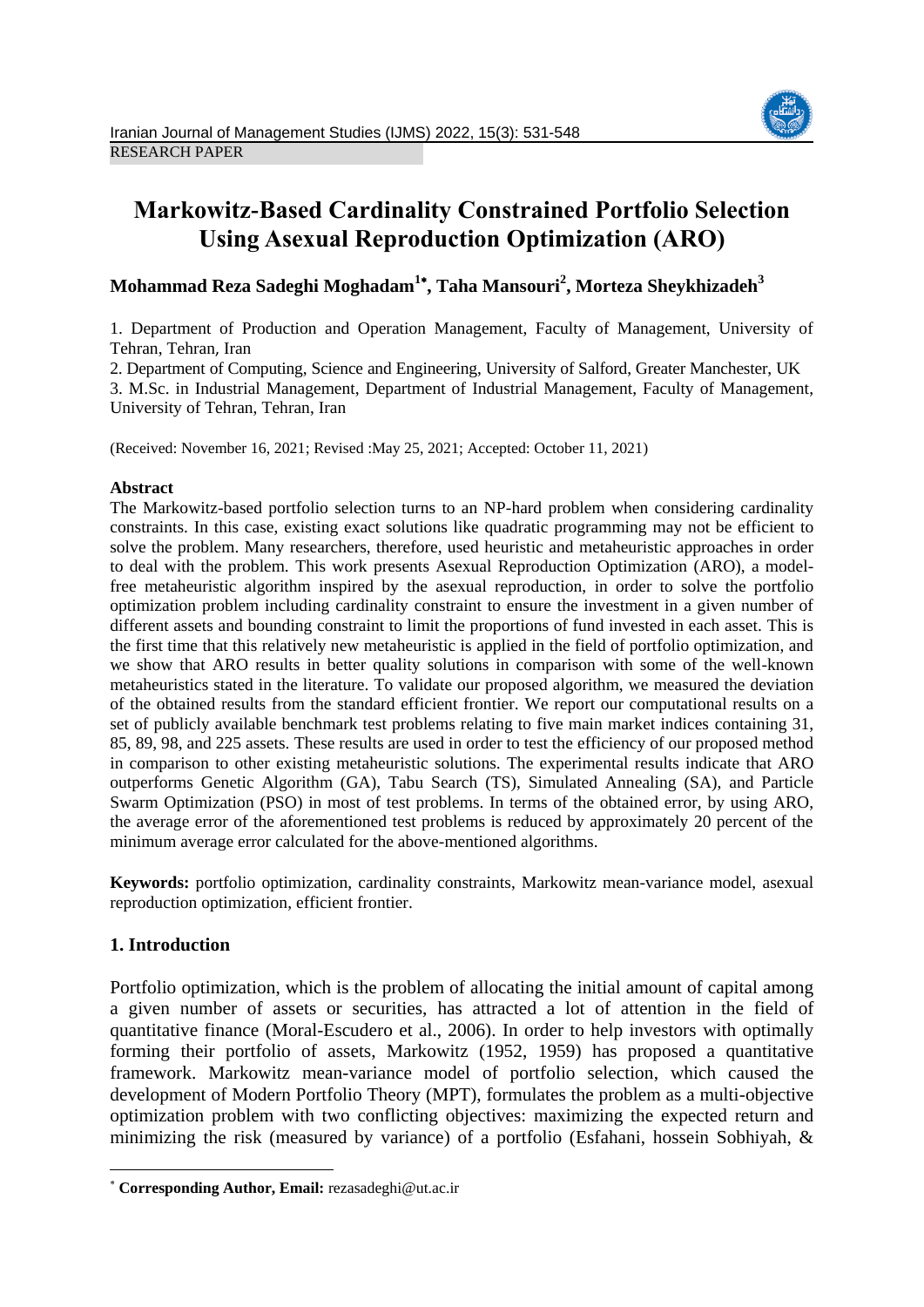Yousefi, 2016). Considering these two competing criteria simultaneously, there is no single optimal portfolio, but a set of portfolios forming the efficient frontier (EF). In other words, efficient frontier, also called Pareto-optimal front, is the collection of portfolios that result in the minimum risk for a given level of return or equivalently, the maximum return for a given level of risk.

The standard Markowitz model assumes a perfect market without any transaction costs and taxes, where short selling is forbidden, and assets are tradable in any non-negative fractions. This basic model belongs to the category of Quadratic Programming (QP) problems (Fernández & Gómez, 2007); thus, the efficient frontier could be found using standard QP solvers that are easily available and can guarantee finding the optimal solution, and be modified to include linear constraints (Chang et al., 2000). However, in the absence of these unrealistic assumptions or presence of some nonlinear real-world constraints, QP is not necessarily feasible for finding efficient portfolios any more.

Many researchers have tried to extend Markowitz's model (Markowitz, 1952) in order to capture more realistic market conditions by introducing some additional constraints. These include cardinality constraint, which limits the number of assets held in the portfolio; bounding (quantity or floor-ceiling) constraint, also known as buy-in thresholds, imposing lower and/or upper bounds on funds invested in each asset; pre-assignment constraint, reflecting the investor's preferences by requiring some specific assets to be held in the portfolio; round lot (minimum lots) constraint, which forces the amount invested in each asset to be a multiple of minimum transaction lot; class constraint which limits the total weight assigned to a class (assets with common characteristics); and turnover and trading constraints that impose upper and lower bounds respectively on the variation of the assets weight from one period to another, which are particularly useful in multi period investments (Crama & Schyns, 2003; Lwin et al., 2014; Ponsich & Antonio, 2012; Tollo & Roli, 2008).

According to Metaxiotis and Liagkouras (2012), cardinality and bounding constraints occupy the main focus of the researchers. In practice, many investors prefer to hold a certain number of assets in their portfolio so as to facilitate its management, decrease transaction costs, and assure a minimum degree of diversification. Moreover, they prefer to avoid holding very small and large proportion of assets in order to reduce administrative costs and risk, respectively (Anagnostopoulos & Mamanis, 2011; Lwin et al., 2014).

In this paper, we tackle the problem with regard to the extended Markowitz mean-variance model, which includes cardinality and bounding constraints. In this case, we refer to the EF as cardinality constrained efficient frontier (CCEF). By introducing the cardinality constraint into the classic quadratic programming model, this problem turns to a mixed integer quadratic programming one that is NP-hard (Bienstock, 1996; Moral-Escuderoet al., 2006; Shaw et al., 2008). In this case, exact optimization methods are not efficient for large problem sizes (Kalayci et al., 2017). Many researchers, therefore, take advantage of heuristic and metaheuristic approaches in order to deal with the problem (Maringer, 2006; Tollo & Roli, 2008). Although these approaches do not guarantee finding the optimal solution, they are efficient for finding near-optimal solutions.

Asexual Reproduction Optimization (ARO), proposed relatively recently in Farasat et al. (2010) and Mansouri et al. (2011), is an evolutionary individual-based metaheuristic algorithm inspired by the budding mechanism of asexual reproduction and has been used in very few studies (e.g., Khanteymoori et al., 2011; Kazemi et al., 2012; Noormohammadi Asl et al., 2014; Ahmadian & Khanteymoori, 2015; Yazdanparast et al., 2015). None of these studies deals with the portfolio selection problem (PSP).

The ARO has advantages that make it completely different from other metaphors. First, it is an individual-based algorithm. Thus, unlike population-based algorithms that require a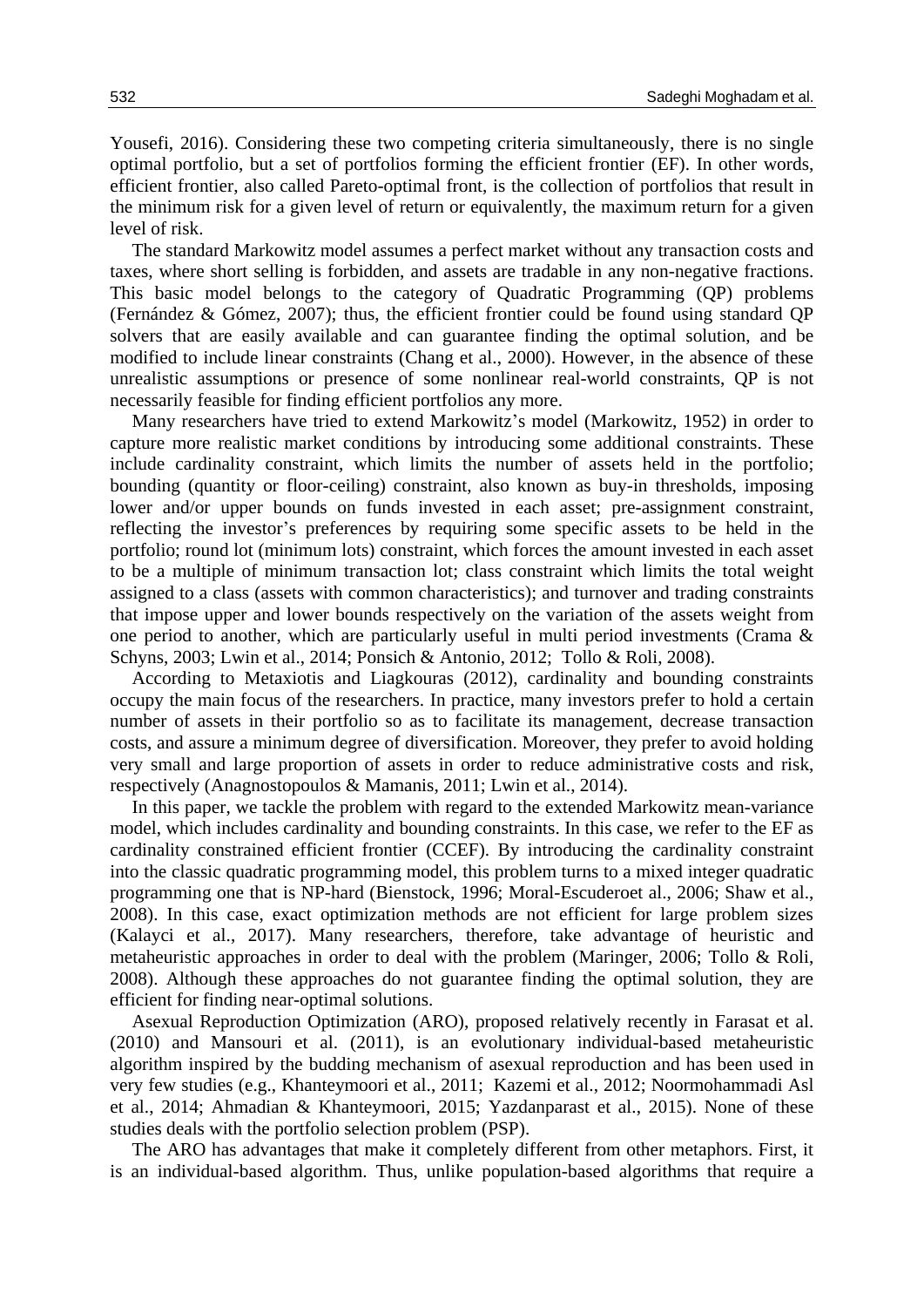large amount of computational resources to convert, ARO consumes small amounts. Hence, it converges faster. The second case is mathematical convergence, so it has good exploration and exploitation rates. Third, ARO does not require parameter settings, so you are unlikely to have trouble setting parameters that are a common meta-cognitive problem such as genetic algorithms (GA), annealing simulation (SA), Tabu search (TS), and Particle Swarm Optimization (PSO). In addition, the ARO does not use any selective mechanism such as a roulette wheel. The inappropriate selection of selection mechanisms may lead to problems such as premature convergence due to excessive selection pressure. Fourth providers in many benchmark issues have shown the computational power of this algorithm. Fifth, ARO is a free model algorithm that can be applied to various types of optimization. (Mansouri et al., 2011) Finally, the ARO used in this paper presents better results than the algorithms used in other papers. For these reasons, we take advantage of ARO to tackle the Markowitz-based cardinality constrained portfolio selection problem. The main contribution of this study is to solve this problem more efficiently using a new approach. We apply a method that uses ARO to confront the portfolio selection problem. Our proposed method results in better quality solutions compared to some of the well-known metaheuristics that have been used in this field. Computational results are reported for five analyses of weekly price data with regard to the following indices for the period between March 1992 and September 1997: Hang Seng 31 in Hong Kong, DAX 100 in Germany, FTSE 100 in the UK, S&P 100 in the USA, and Nikkei 225 in Japan.

The rest of this paper is organized as follows. A literature survey of exact, heuristic, and hybrid approaches to the problem is presented in Section 2. Section 3 describes the generic mean-variance portfolio selection problem, followed by the specific model in the presence of cardinality and bounding constraints. Section 4 introduces the proposed ARO algorithm along with its application to the problem under consideration. Computational experiments and results are discussed in Section 5. Conclusion and future work are presented in Section 6.

## **2. Literature Review**

According to Woodside-Oriakhi et al. (2011), researchers have dealt with the cardinality constrained portfolio optimization using either exact or heuristic approaches. In this paper, we consider a third category to structure our literature survey: hybrid methods that combine an exact method with a heuristic one.

## *2.1. Exact Approaches*

As stated earlier, when considering the cardinality constraint into the model, exact methods may not be efficient to solve portfolio optimization problem for large problem samples. However, some researchers have tried to deal with the problem using a relaxed version of cardinality constraint that imposes an upper bound on the number of assets present in the portfolio. This approach, in which Equation (14) is an inequality rather than equality, has a significantly less computational complexity (Woodside-Oriakhi et al., 2011). Moreover, the results show that researchers were able to handle this version of problem for limited problem sizes (Lwin et al., 2014). Table 1 summarizes the exact approaches used in the literature to solve the PSP.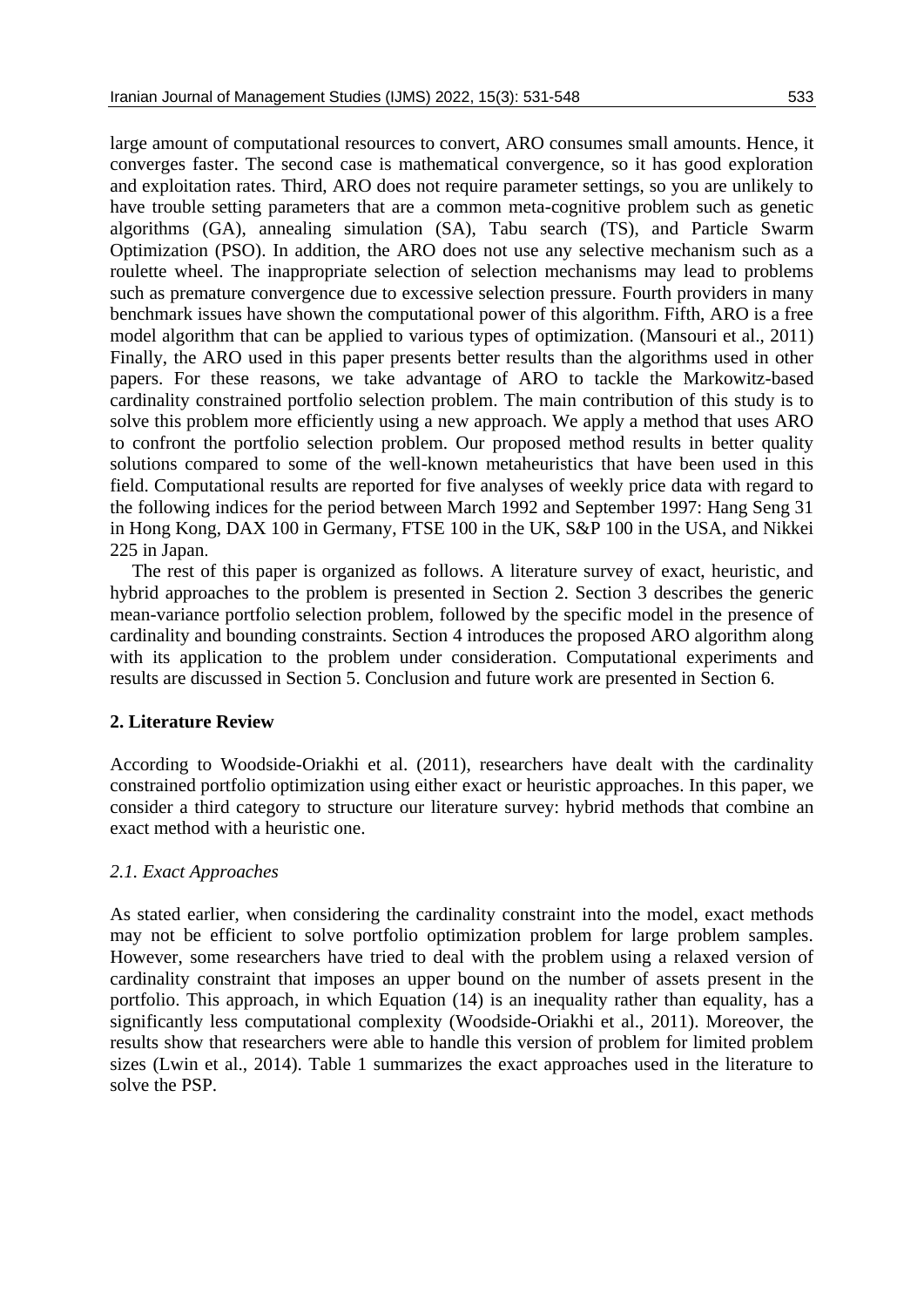| <b>Authors</b>                                          | <b>Constraints</b>                            | <b>Method</b>                                           | <b>Datasets</b>                                 | <b>Risk</b><br>measure |
|---------------------------------------------------------|-----------------------------------------------|---------------------------------------------------------|-------------------------------------------------|------------------------|
| Bienstock (1996)                                        | Upper bound on the<br>cardinality             |                                                         | 3897 assets                                     | Variance               |
| Lee & Mitchell $(1997)$                                 | Upper bound on the<br>cardinality             | Interior point<br>nonlinear branch-and-<br>bound solver | 5 datasets<br>involving up to<br>150 assets     | Variance               |
| Young (1998)                                            | <b>Transaction costs</b>                      | Minimax                                                 | No<br>computational<br>results                  | Minimum<br>return      |
| Li et al. $(2006)$                                      | Upper bound on the<br>cardinality, round lots | Convergent<br>Lagrangian and<br>contour-domain cut      | 30 assets from<br>the Hong Kong<br>stock market | Variance               |
| Upper bound on the<br>Shaw et al. (2008)<br>cardinality |                                               | Lagrangian relaxation                                   | 8 datasets<br>involving up to<br>500 assets     | Variance               |
| Vielma et al. (2008)                                    | Upper bound on the<br>cardinality             | LP based branch-and-<br>bound                           | Problem sets<br>involving up to<br>200 assets   | Variance               |
| Bertsimas & Shioda<br>(2009)                            | Upper bound on the<br>cardinality, bounding   | Tailored branch-and-<br>bound                           | Problem sets<br>involving up to<br>500 assets   | Variance               |
| Gulpinar et al. (2010)                                  | Cardinality, bounding,<br>round lots          | DC functions<br>programming                             | 98 assets                                       | Variance               |

**Table 1.** Exact Approaches for Portfolio Selection Problem

## *2.2. Heuristic Approaches*

With regard to the above-mentioned approach, using other risk measures than variance, Mansini and Speranza (1999) considered PSP with minimum transaction lots and showed that in this case, the problem of finding a feasible solution is NP-complete no matter what the risk measure is. In their work, they used Mean Semi-absolute Deviation as a measure of risk and presented three heuristics based on solving the linear programming relaxation to tackle the problem. Likewise, Kellerer, et al. (2000) considered the same risk measure in their paper. They added fixed transaction costs to the previous model and employed two of the three Mixed Integer Linear Programming-based (MILP-based) heuristics that were had been in the previous study. In a more recent work, Chang et al. (2009) considered different risk criteria other than variance; semi-variance, mean absolute deviation (MAD), and variance with skewness. They employed Genetic Algorithm (GA) and showed its efficiency for solving these problems in different risk measures. Considering the importance of both heuristic and hybrid approaches, this section provides a comprehensive literature review on both of these approaches in the context of portfolio selection problem, which are summarized in Table 2.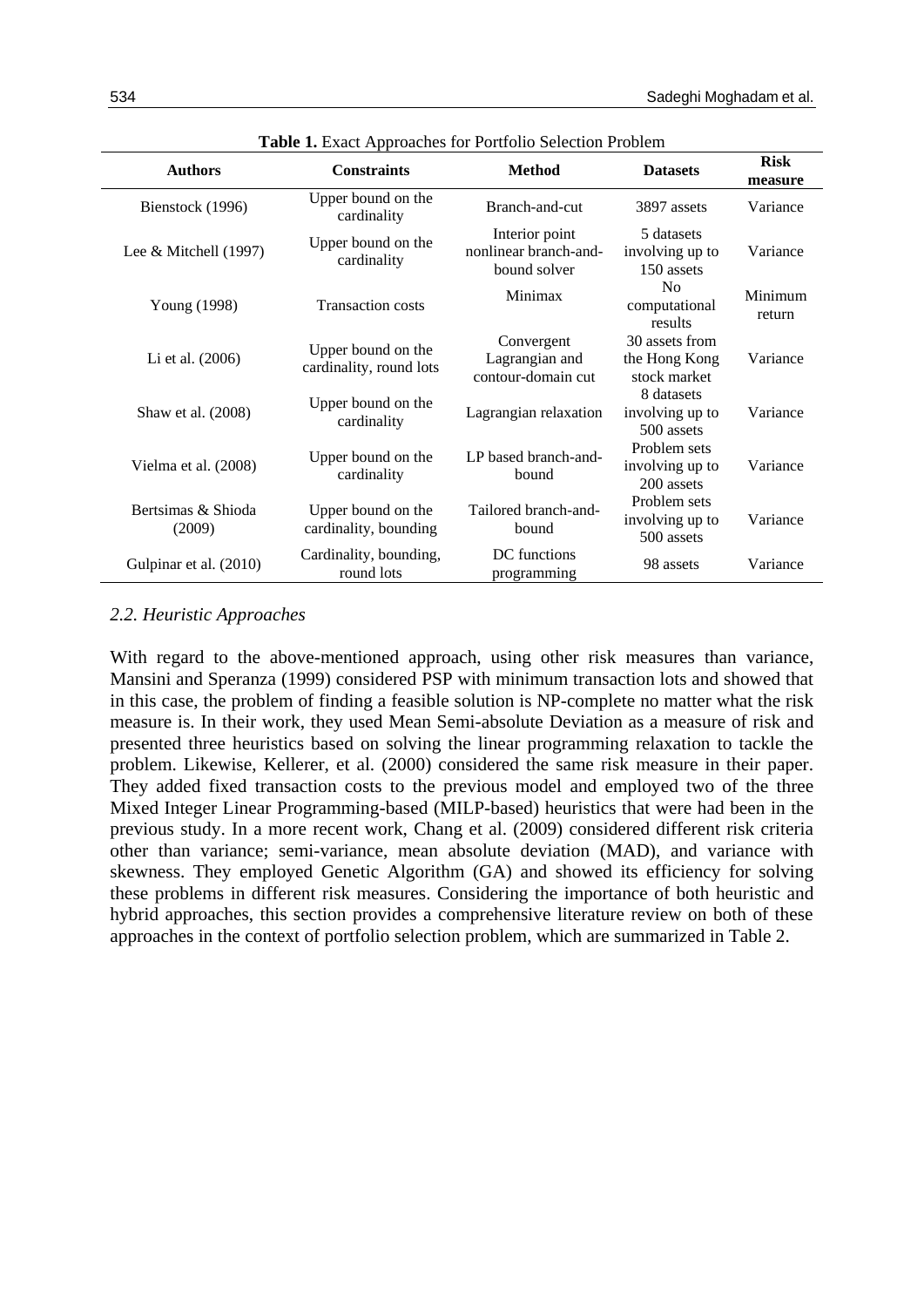| <b>Heuristic approaches</b>           |                                                                                                                 |                                                                                                           |                                                                                                                                                                          |                                                                        |  |  |  |  |
|---------------------------------------|-----------------------------------------------------------------------------------------------------------------|-----------------------------------------------------------------------------------------------------------|--------------------------------------------------------------------------------------------------------------------------------------------------------------------------|------------------------------------------------------------------------|--|--|--|--|
| <b>Authors</b>                        | <b>Constraints</b>                                                                                              | <b>Method</b>                                                                                             | <b>Datasets</b>                                                                                                                                                          | <b>Risk measure</b>                                                    |  |  |  |  |
| Anagnostopoulos &<br>Mamanis (2010)   | Class, bounding                                                                                                 | NSGA-II, PESA,<br>SPEA2                                                                                   | Two randomly<br>generated data sets<br>containing 200 and 300<br>assets                                                                                                  | Variance                                                               |  |  |  |  |
| Anagnostopoulos &<br>Mamanis (2011)   | Cardinality, bounding                                                                                           | NPGA2, NSGA-II,<br>PESA, SPEA2, e-<br><b>MOEA</b>                                                         | Seven test problems<br>involving up to 2196<br>assets                                                                                                                    | Variance                                                               |  |  |  |  |
| Woodside-Oriakhi et al.<br>(2011)     | Cardinality, bounding                                                                                           | GA, SA, TS                                                                                                | Seven test problems<br>involving up to 1318<br>assets                                                                                                                    | Variance                                                               |  |  |  |  |
| Deng et al., 2012)                    | Cardinality, bounding                                                                                           | <b>PSO</b>                                                                                                | Test problems<br>provided by Chang et<br>al. (2000)                                                                                                                      | Variance                                                               |  |  |  |  |
| Lwin & Qu (2013)                      | Cardinality, bounding                                                                                           | <b>PBILDE</b>                                                                                             | Test problems<br>provided by Chang et<br>al. (2000)                                                                                                                      | Variance                                                               |  |  |  |  |
| Lwin et al. (2014)                    | Cardinality, bounding,<br>pre-assignment, round<br>lots                                                         | <b>MODEwAwL</b>                                                                                           | Seven test problems<br>involving up to 1318<br>assets                                                                                                                    | Variance                                                               |  |  |  |  |
| Ni et al. (2017)                      | Cardinality, bounding                                                                                           | DRTCPSO-AD,<br>DRTCPSO-D,<br>DRTCPSO-LIAD,<br>DRTCPSO-LID                                                 | Test problems<br>provided by Chang et<br>al. (2000)                                                                                                                      | Variance                                                               |  |  |  |  |
| Kalayci et al. (2017)                 | Cardinality, bounding                                                                                           | <b>ABC</b>                                                                                                | Hang Seng, DAX,<br>FTSE, S&P100, Nikkei<br>, XU030, XU100                                                                                                                | Variance                                                               |  |  |  |  |
| Meghwani & Thakur<br>(2017)           | Cardinality, bounding,<br>pre-assignment, self-<br>financing                                                    | NSGA-II, MOEA/D,<br><b>GWAS-FGA</b>                                                                       | FF38, FF48                                                                                                                                                               | VaR, CVaR                                                              |  |  |  |  |
| Liagkouras & Metaxiotis<br>(2018)     | Liquidity<br>Upper and lower limit<br>of the cardinality<br>constraint<br>Lower and upper<br>bound constraints, | Proposed new Multi-<br>period<br><b>Fuzzy Portfolio</b><br>Optimization<br>Algorithm (MFPOA)              | 92 assets from FTSE-<br>100 index in London                                                                                                                              | Possibilistic<br>variance of the<br>portfolio return at<br>each period |  |  |  |  |
| Babazadeh &<br>Esfahanipour (2019)    | transaction costs<br><b>Cardinality Constraint</b><br><b>Budget Constraint at</b><br>each period                | New design of NSGA-<br>$\mathbf{I}$                                                                       | 20 selected assets from<br>S&P100                                                                                                                                        | VaR                                                                    |  |  |  |  |
| Ling et al. (2019)                    | Stochastic constraint<br><b>Budget Constraint</b>                                                               | A computationally<br>tractable<br>approximation<br>approach based on<br>second-order cone<br>optimization | 10Ind, 12Ind, iShare<br>and DJIA, as in<br>Rujeerapaiboon et al.<br>$(2016)$ , with all data<br>from the French data<br>library, Yahoo finance,<br>and the Wind database | Lower partial<br>moment (LPM).                                         |  |  |  |  |
| Ahmadi-Javid &<br>Fallah-Tafti (2019) | Cardinality,<br>bounding                                                                                        | Primal-dual interior-<br>point algorithm<br>EVaR-PD algorithm                                             | 50 assets<br>100 assets<br>200 assets<br>750 assets<br>1000 assets                                                                                                       | Entropic value-<br>at-risk (EVaR)                                      |  |  |  |  |
| Gupta et al. (2019)                   | Budget Constraint,<br>Cardinality<br>No short selling<br>constraint<br>Contingent<br>constraint                 | Polynomial<br>goal programming<br>approach                                                                | A sample of twenty<br>assets $(n = 20)$ from<br><b>National Stock</b><br>Exchange (NSE),<br>India                                                                        | Variance<br>entropy                                                    |  |  |  |  |
| Mohammadi &<br>Nazemi (2020)          | Budget constraint                                                                                               | Neural network                                                                                            | 10 securities                                                                                                                                                            | VaR                                                                    |  |  |  |  |

| Table 2. Heuristic and Hybrid Approaches to Portfolio Selection Problem |  |
|-------------------------------------------------------------------------|--|
|-------------------------------------------------------------------------|--|

J.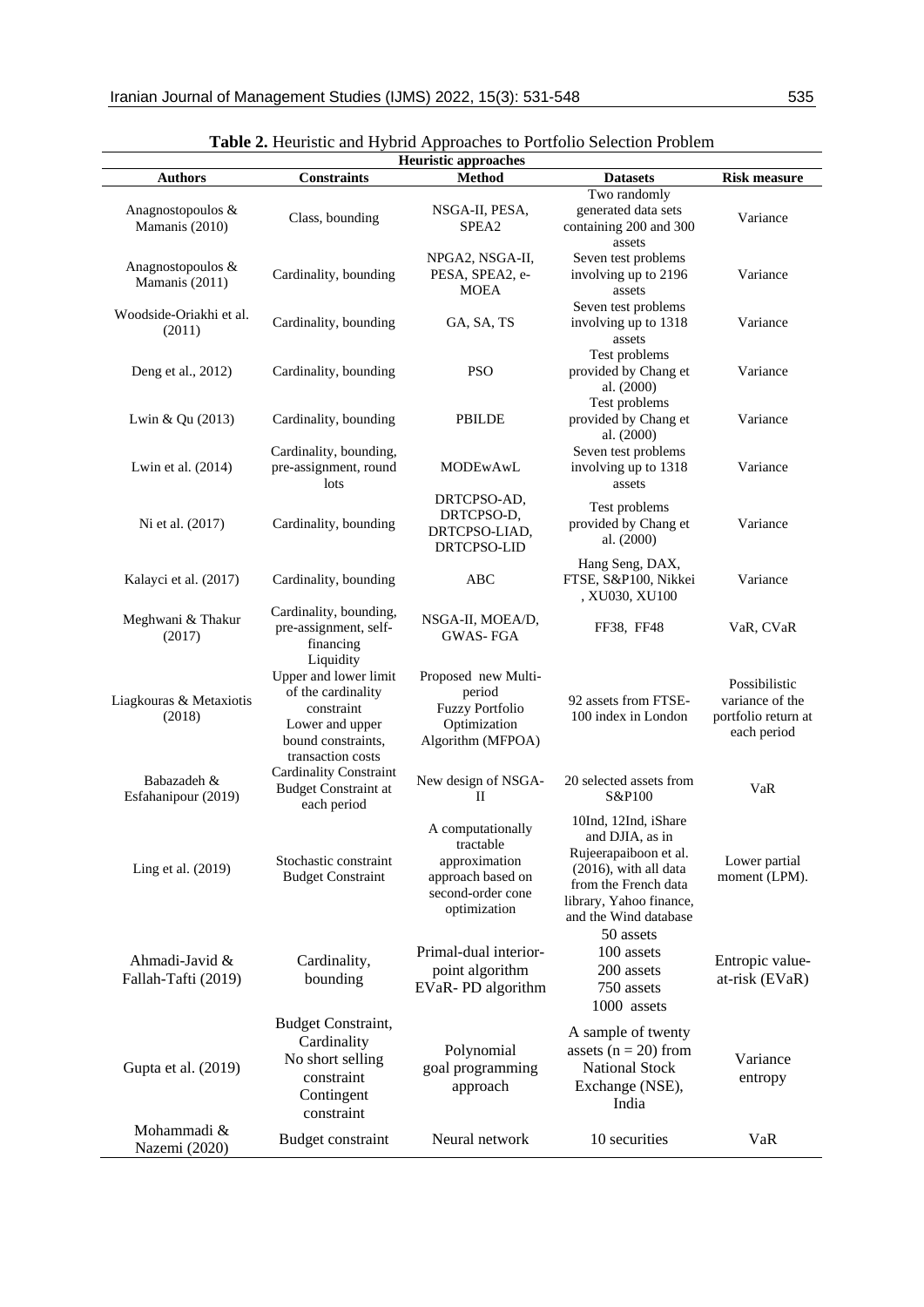| <b>Hybrid Approaches</b>                           |                                                                                                                         |                                                               |                                                                                            |                 |  |  |  |
|----------------------------------------------------|-------------------------------------------------------------------------------------------------------------------------|---------------------------------------------------------------|--------------------------------------------------------------------------------------------|-----------------|--|--|--|
| <b>Research</b><br><b>Constraints</b>              |                                                                                                                         | <b>Method</b>                                                 | <b>Datasets</b>                                                                            | risk<br>measure |  |  |  |
| (Moral-Escudero et<br>al. (2006)                   | Cardinality, bounding                                                                                                   | Combination of GA<br>and QP                                   | Test problems<br>provided by Chang et<br>al. (2000)                                        | Variance        |  |  |  |
| Streichert &<br>Tanaka-yamawaki<br>(2006)          | Upper bound on the<br>cardinality, maximum<br>limits with one exception                                                 | Combination of a<br>MOEA and a QP<br>local search             | Hang Seng 31, DAX<br>100                                                                   | Variance        |  |  |  |
| Branke et al. (2009)                               | Cardinality, bounding, 5-<br>10-40 rule from German<br>investment law                                                   | Envelope-based<br><b>MOEA</b>                                 | Hang Seng 31, S&P<br>100, Nikkei 225, and a<br>benchmark with 500<br>assets                | Variance        |  |  |  |
| Ruiz-torrubiano &<br>Suárez (2010)                 | Upper bound on the<br>cardinality, bounding                                                                             | Preprocessing<br>(pruning), SA,<br>GAs, EDAs                  | Test problems<br>provided by Chang et<br>al. (2000)                                        | Variance        |  |  |  |
| Baykasoğlu et al.<br>(2015)                        | Cardinality, bounding<br><b>GRASP-QUAD</b>                                                                              |                                                               | Test problems<br>provided by Chang et<br>al. (2000)                                        | Variance        |  |  |  |
| Li et al. (2018)                                   | Bankruptcy<br><b>Budget Constraint</b><br>transaction costs<br>Total wealth at each<br>period<br>Liquidity              | GA combined with<br>penalty function                          | 8 stocks                                                                                   | Variance        |  |  |  |
| Zhang & Li (2019)                                  | risk-free asset<br>constrained in each<br>period<br>lower and upper limits<br>No short selling of assets<br>Cardinality | Hybrid DA-GA<br>(Dragonfly<br>Algorithm-Genetic<br>Algorithm) | 10 risky assets                                                                            | Semi-entropy    |  |  |  |
| Chen et al. 2020)                                  | no-shorting constraint<br>equality and inequality<br>constraints                                                        | Radial basis<br>function neural<br>network and GA             | Shanghai Stock<br>Exchange                                                                 | Variance        |  |  |  |
| (Corazza, di Tollo,<br>Fasano, & Pesenti,<br>2021) | Minimum desired<br>expected return of the<br>portfolio and budget<br>constraints                                        | PSO with a<br>dynamic penalty<br>approach                     | The daily closing<br>prices of 38 of the 40<br>assets composing the<br>Italian stock index | Variance        |  |  |  |

#### **Table 2.**

## *2.3. Research Gaps and Our Contributions*

According to the literature reviewed above, since the pioneering work of Harry Markowitz (Markowitz, 1952), the mean-variance model of portfolio optimization has been the main framework for choosing optimal portfolios. Some extensions have been proposed for this model, out of which MVCCPO (including cardinality and bounding constraints) has attracted the most of researchers' attention. Using metaheuristic algorithms became the main trend for dealing with this model after the research conducted by Chang et al. (2000), and hybrid methods that take advantage of both heuristic and exact solutions have been used more recently in the literature.

The contribution of our paper is to complement the reviewed literature by proposing a new approach for portfolio selection based on the Markowitz mean-variance-model, which results in better quality solutions in comparison with some of the well-known metaheuristics stated in the literature.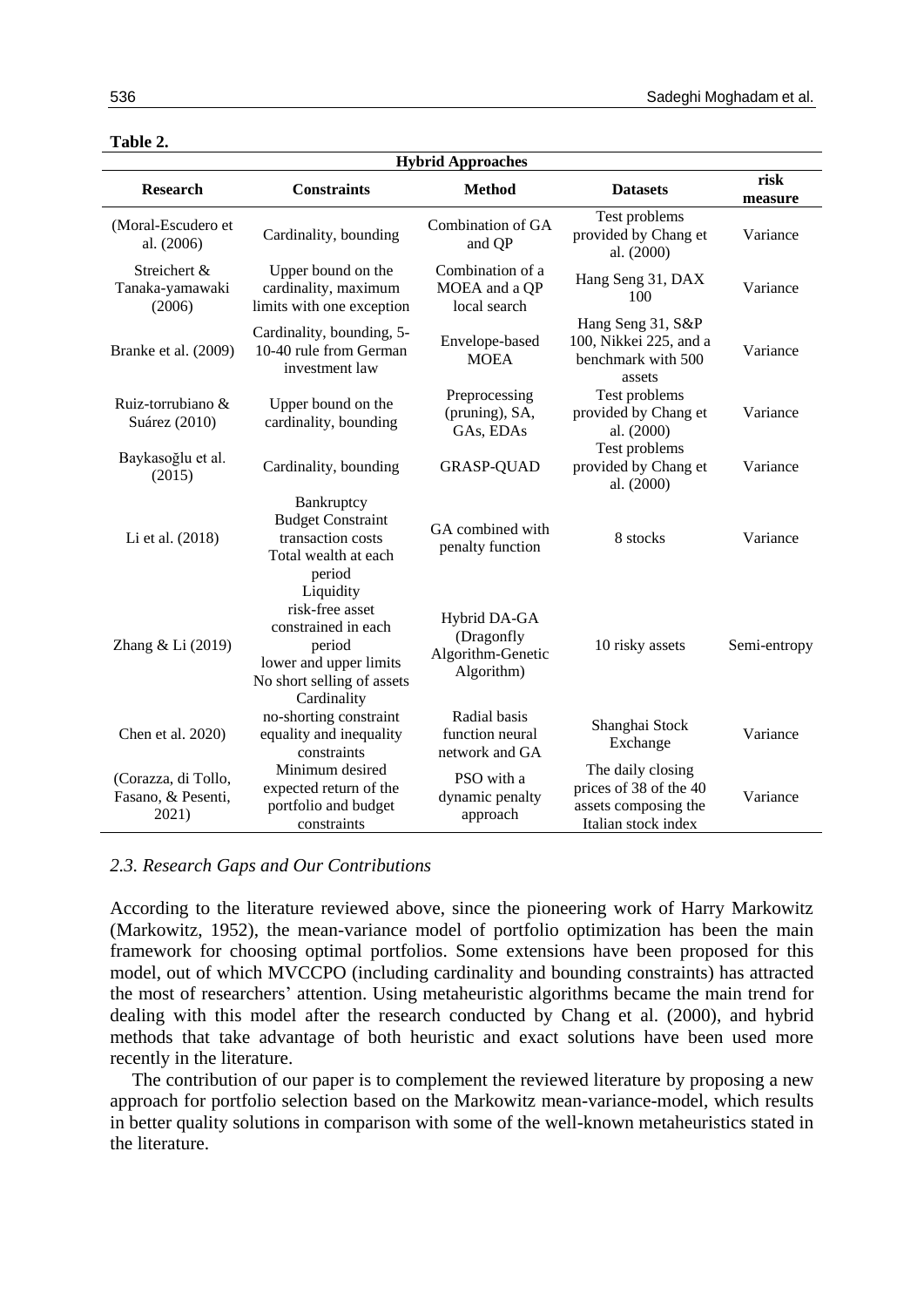### **3. Methodology**

Let us start with the basic (unconstrained) Markowitz model. In its multi-objective form, it can be formulated as follows:

Minimize 
$$
\sum_{i=1}^{N} \sum_{j=1}^{N} w_i w_j \sigma_{ij}
$$
 (1)

$$
Maximize \sum_{i=1}^{n} w_i \mu_i
$$
 (2)

subject to 
$$
\sum_{i=1}^{N} w_i = 1
$$
 (3)

$$
0 \le w_i \le 1, \quad i = 1, \dots, N \tag{4}
$$

where N is the number of available assets,  $\mu_i$  is the expected return of asset i,  $\sigma_{ij}$  is the covariance between asset i and j, and  $w_i$  is the decision variable representing the proportion of money invested in asset i. Equation (1) minimizes the risk of the portfolio (measured by variance) while Equation (2) maximizes the expected return of the portfolio. Equation (3) defines the budget constraint which forces the investment of all the money in hand, i.e., asset weights must sum up to one. Finally, Equation (4) states that all weights should be nonnegative.

By solving the above model, a set of efficient portfolios can be found. These Paretooptimal (non-dominated) solutions form the unconstrained efficient frontier (UEF), i.e., a continuous curve representing the best possible tradeoff between risk and return.

This bi-objective model can be also represented as a single objective optimization problem; therefore, it could be solved by applying single objective solution techniques. The famous single objective representation of the basic Markowitz model is as follows:

Minimize 
$$
\sum_{i=1}^{N} \sum_{j=1}^{N} w_i w_j \sigma_{ij}
$$
 (5)

subject to 
$$
\sum_{i=1}^{N} w_i \mu_i = R^*
$$
 (6)

$$
\sum_{i=1}^{N} w_i = 1 \tag{7}
$$

$$
0 \le w_i \le 1, \quad i = 1, ..., N \tag{8}
$$

This model attempts to minimize risk by considering the expected return as a constraint. Hence, solving the above single objective problem for different levels of expected return results in tracing the unconstrained efficient frontier.

According to Chang et al. (2000), designing a heuristic based on the above formulation is difficult in that it requires the expected return of the portfolio to be exactly  $R^*$ .

In practice, for tracing the UEF, a popular approach is to introduce a weighting parameter  $\lambda$  ( $0 \le \lambda \le 1$ ); thus, the objective function could be represented in a Lagrangian relaxation

form (Anagnostopoulos & Mamanis, 2011; Chang et al., 2000):  
\nMinimize 
$$
\lambda \sum_{i=1}^{N} \sum_{j=1}^{N} w_i w_j \sigma_{ij} - (1-\lambda) \sum_{i=1}^{N} w_i \mu_i
$$
 (9)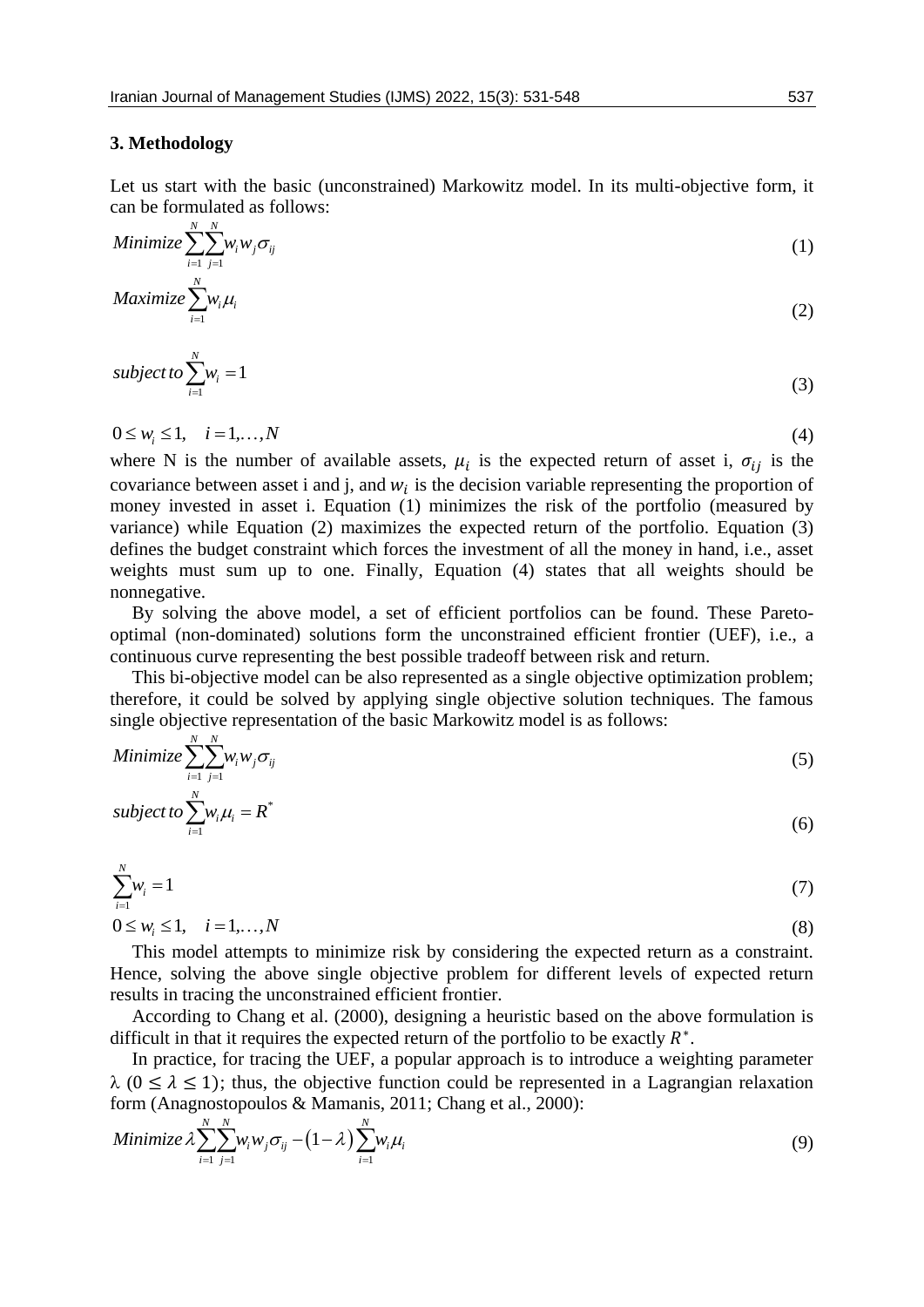(11)

$$
subject to \sum_{i=1}^{N} w_i = 1 \tag{10}
$$

 $0 \leq w_i \leq 1, \quad i = 1, ..., N$ 

By solving this QP problem for various values of  $\lambda$ , the UEF can be traced from the portfolio with maximum return ( $\lambda = 0$ ) to the portfolio with minimum level of risk ( $\lambda = 1$ ). Chang et al. (2000) showed that when considering the unconstrained problem, by changing  $\lambda$ in Equation (9), we can obtain exactly the same efficient frontier as we would get by solving Equations (5) - (8) for varying values of  $\mathbb{R}^*$ .

In order to find the cardinality constrained efficient frontier (CCEF), many researchers extended the above-mentioned model by adding cardinality and bounding constraints (e.g., Baykasoğlu et al., 2015; Chang et al., 2000; Cura, 2009; Deng et al., 2012; Fernández & Gómez, 2007; Woodside-Oriakhi et al., 2011):

Gómez, 2007; Woodside-Oriakhi et al., 2011):  
\nMinimize 
$$
\lambda \sum_{i=1}^{N} \sum_{j=1}^{N} w_i w_j \sigma_{ij} - (1 - \lambda) \sum_{i=1}^{N} w_i \mu_i
$$
 (12)

$$
subject to \sum_{i=1}^{N} w_i = 1 \tag{13}
$$

$$
\sum_{i=1}^{N} z_i = K \tag{14}
$$

$$
\varepsilon_i z_i \le w_i \le \delta_i z_i, \quad i = 1, \dots, N
$$
\n
$$
(15)
$$

$$
z_i \in \{0, 1\}, \quad i = 1, \dots, N \tag{16}
$$

where  $z_i$  is the decision variable indicating the existence of each asset in the portfolio, hence it is equal to 1, if asset  $i$  is included in the portfolio and zero otherwise. Equation (14) defines the cardinality constraint (portfolio consists of exactly  $K$  assets) and Equation (15) defines the bounding constraint, which imposes lower and upper limits on the weight of each asset. In this work, we will consider the same MVCCPO model (Equations  $(12) - (16)$ ).

## **4. ARO for Portfolio Selection Problem**

In this section, we present our proposed algorithm for solving the cardinality constrained portfolio selection problem. First, we give a brief overview of the general ARO. Then, the particular implementation of this proposed algorithm that is customized for finding the CCEF will be presented.

## *4.1. Asexual Reproduction Optimization*

ARO, which is an individual-based evolutionary algorithm modeling the budding mechanism of asexual reproduction, was first described by Farasat et al. (2010) and Mansouri et al. (2011). In ARO, each individual produces a bud via a reproduction mechanism; afterward, the bud and its parent compete with respect to their fitness, which is obtained from the objective function of the underlying optimization problem. Through competition for limited resources, the fitter one will survive, while the other will be discarded. This reproduction cycle is repeated until the stopping criteria are met. Consider the following optimization problem:<br> *Maximize f* (*X*)  $subject to X \in S$ (17)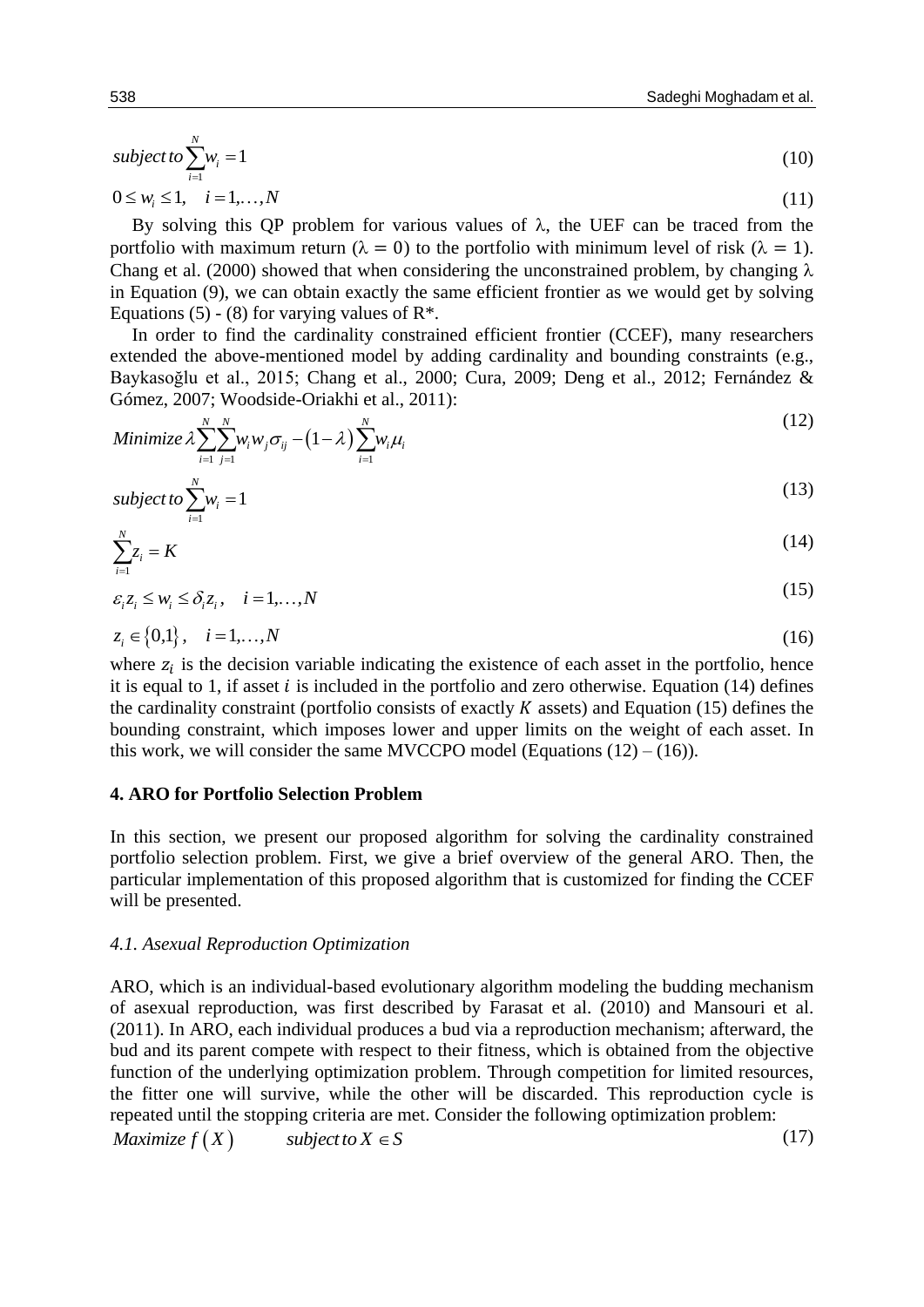where  $X = (x_1, x_2, ..., x_n); x_i \in \mathbb{R}$   $(i = 1, 2, ..., N)$  are the decision variables,  $f(X)$  is the objective function, and  $S$  defines the search space.

The pseudo code of ARO is illustrated in Figure 1.

#### **begin**

```
t = 1:
P = Initialize (S); // parent initialization
Fitness_P = f (P); // calculating fitness of the parent
while (stopping conditions are not met) // stopping criteria
{
  Bud (t) = Reproduce (P); // bud reproduction from the parent
 Fitness Bud (t) = f (Bud (t)); // calculating fitness of the bud
 if (Fitness Bud (t) is better than Fitness P)
       P = Bud (t); // parent is replaced by bud
  else
       clear Bud(t); // discard bud
 t = t + 1;}
end
```
**Figure 1.** Pseudo code for ARO.

## *4.2. The Proposed ARO for Finding the CCEF*

Here, we introduce the customized version of ARO to deal with the cardinality constrained portfolio optimization problem.

## *4.2.1. Notation*

Table 3 introduces the notations used to describe the proposed version of ARO to solve the problem.

| <b>Table 3.</b> Notations for the Proposed ARO |                                                                  |  |  |  |  |
|------------------------------------------------|------------------------------------------------------------------|--|--|--|--|
| <b>Symbol</b>                                  | <b>Description</b>                                               |  |  |  |  |
| N                                              | The whole number of available assets                             |  |  |  |  |
| K                                              | The number of assets present in the portfolio                    |  |  |  |  |
| $W_i$                                          | The proportion of capital invested in asset $i$                  |  |  |  |  |
| $\varepsilon_i$                                | The lower bound on the proportion invested in asset $i$          |  |  |  |  |
| $\delta_i$                                     | The upper bound on the proportion invested in asset $i$          |  |  |  |  |
| $T_{max}$                                      | The number of running iterations for ARO                         |  |  |  |  |
| R[x, y]                                        | A random integer number in $[x, y]$                              |  |  |  |  |
| r[0,1]                                         | A random real number in $[x, y]$                                 |  |  |  |  |
| R                                              | The set of <i>i</i> whose proportions are fixed at $\delta_i$    |  |  |  |  |
| $\varrho$                                      | The set of $K$ distinct assets in the current solution           |  |  |  |  |
| $\it{g}$                                       | The length of selected substring from parent's <i>chromosome</i> |  |  |  |  |
|                                                | The number of buds reproduced from the current parent            |  |  |  |  |

## *4.2.2. Solution Representation and Encoding*

In our solution representation, a vector of size 2K is used to represent a portfolio. This vector consists of two distinct parts, the first part indicates the asset indices present in the portfolio, and the second part determines the proportion of capital to be invested in each asset in the portfolio. Therefore, the first part would be an integer vector of size K with its elements belonging to  $\{1, 2, ..., N\}$ , and the second part consists of K real numbers from [0,1] (Figure 2).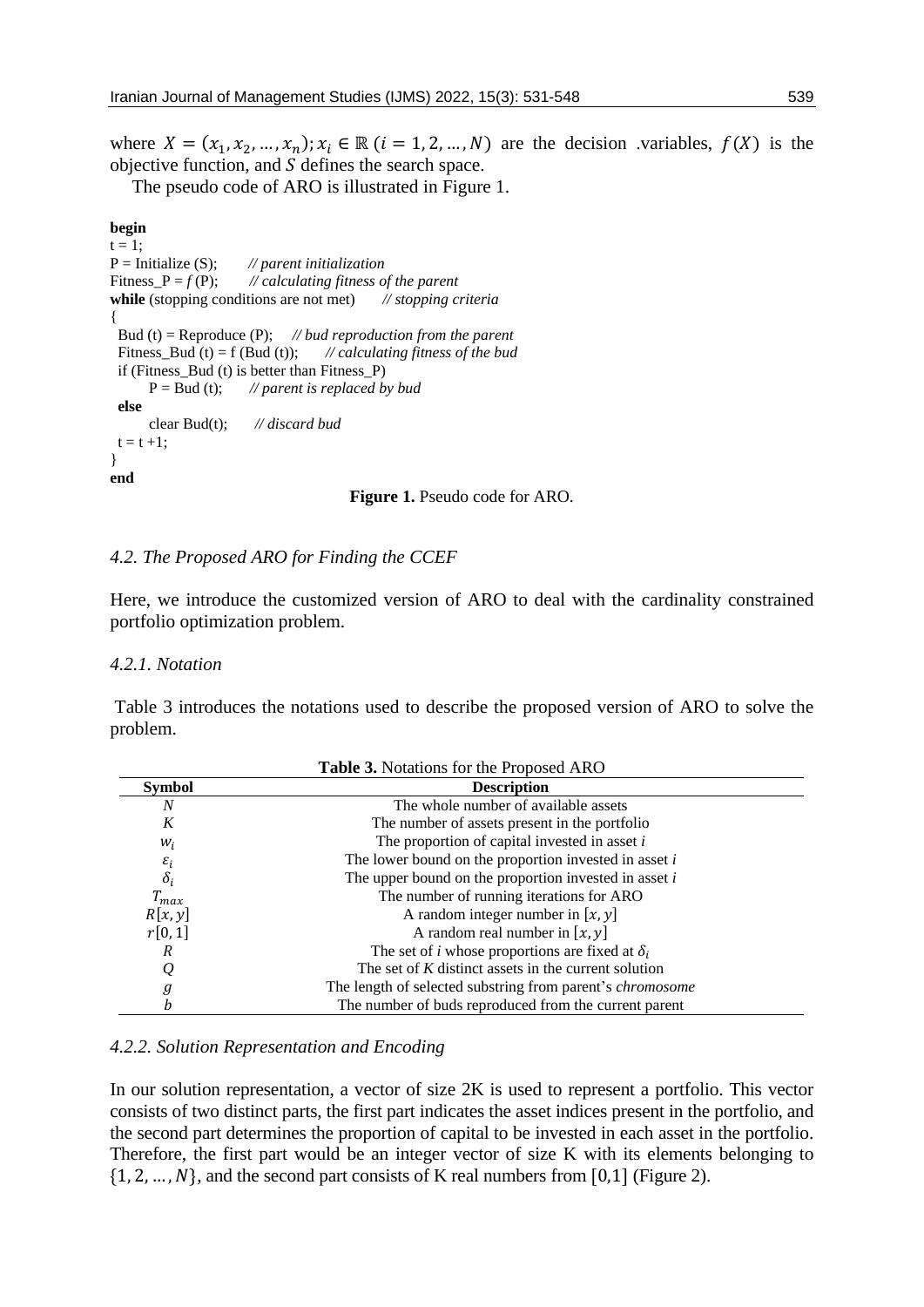| $\mathbf{v}$ | -- | $\ddots$ | $\overline{a}$ |  | $\cdots$ |  |
|--------------|----|----------|----------------|--|----------|--|
|              |    | T.       | $\sim$ 1.1     |  |          |  |

**Fig. 2.** Solution representation.

where  $x_i$  is an integer variable that belongs to  $\{1, 2, ..., N\}$  and represents the index of the  $i^{th}$ asset in our portfolio.

As mentioned before, we will have K distinct assets in our portfolio, so,  $(i = 1, 2, ..., K)$ . In the second part of the solution representation,  $w_i \in [0,1]$  denotes the value of investment in the asset  $x_i$ . For instance, if K= 4, which means that we are constrained to have 4 distinct assets in our portfolio, and the whole number of assets in the market is  $N=100$ , we should pick 4 distinct integers from {1, 2, … , 100} to represent the asset indices we are going to hold in the portfolio. Assume that we pick asset number 1, 7, 34, and 87, and put the equal weights for them in the portfolio. Our solution representation will be like this:

|                                                                      |  |  |  |  |  | $34$   87   0.25   0.25   0.25   0.25 |  |
|----------------------------------------------------------------------|--|--|--|--|--|---------------------------------------|--|
| <b>Fig. 3.</b> A sample of our solution representation for $K = 4$ . |  |  |  |  |  |                                       |  |

It is important to note that each number in  $\{1, 2, ..., N\}$  cannot appear more than once in the integer part of the chromosome.

#### *4.2.3. Constraints Satisfaction*

To meet the bounding constraint and ensuring that the sum of the proportions invested in assets equals one (Equation (15) and Equation (13)), the following approach is applied based on Chang et al. (2000):

Let Q be the set of K distinct assets in the current solution. The lower limits constraint can be satisfied if all weights in the candidate solution are adjusted by setting  $w'_i = \varepsilon_i + w_i(1 \sum_{i\in Q} \varepsilon_i$ )/  $\sum_{i\in Q} w_i$ . Note here that  $\sum_{i\in Q} w'_i = 1$ . Therefore, the above formula satisfies both the lower proportion limits and sum to one.

Let R be the set of i whose proportions are fixed at  $\delta_i$ . In order to satisfy upper limits constraint, an iterative algorithm can be applied as shown in Figure 4.

**begin**  $R = \emptyset$ ; // let R be the set of *i* whose weights are fixed at  $\delta_i$ **while** (there exists an *i* ∈  $Q - R$  with  $w_i > \delta_i$ ) // iterate untill feasible { for  $(i \in O - R)$ **if**  $(w_i > \delta_i)$  $R = R \cup \{i\};$  // add *i* to R if  $w_i$  is greater than  $\delta_i$  $W_i = \varepsilon_i + \frac{w_i(1-\sum \varepsilon_i)}{\sum w_i}$  $\Sigma w_i$ // adjust weiths for each *i* in  $Q - R$  $w_i = \delta_i; \forall i \in R$  // adjust weiths for each *i* in R } **end**

**Figure 4.** Pseudo code for satisfying upper limits constraint

It is also noteworthy that there is no need for any mechanism to handle the cardinality constraint (Equation (14)), since our solution representation presented in Section 4.2.2 requires each solution to contain exactly K distinct assets.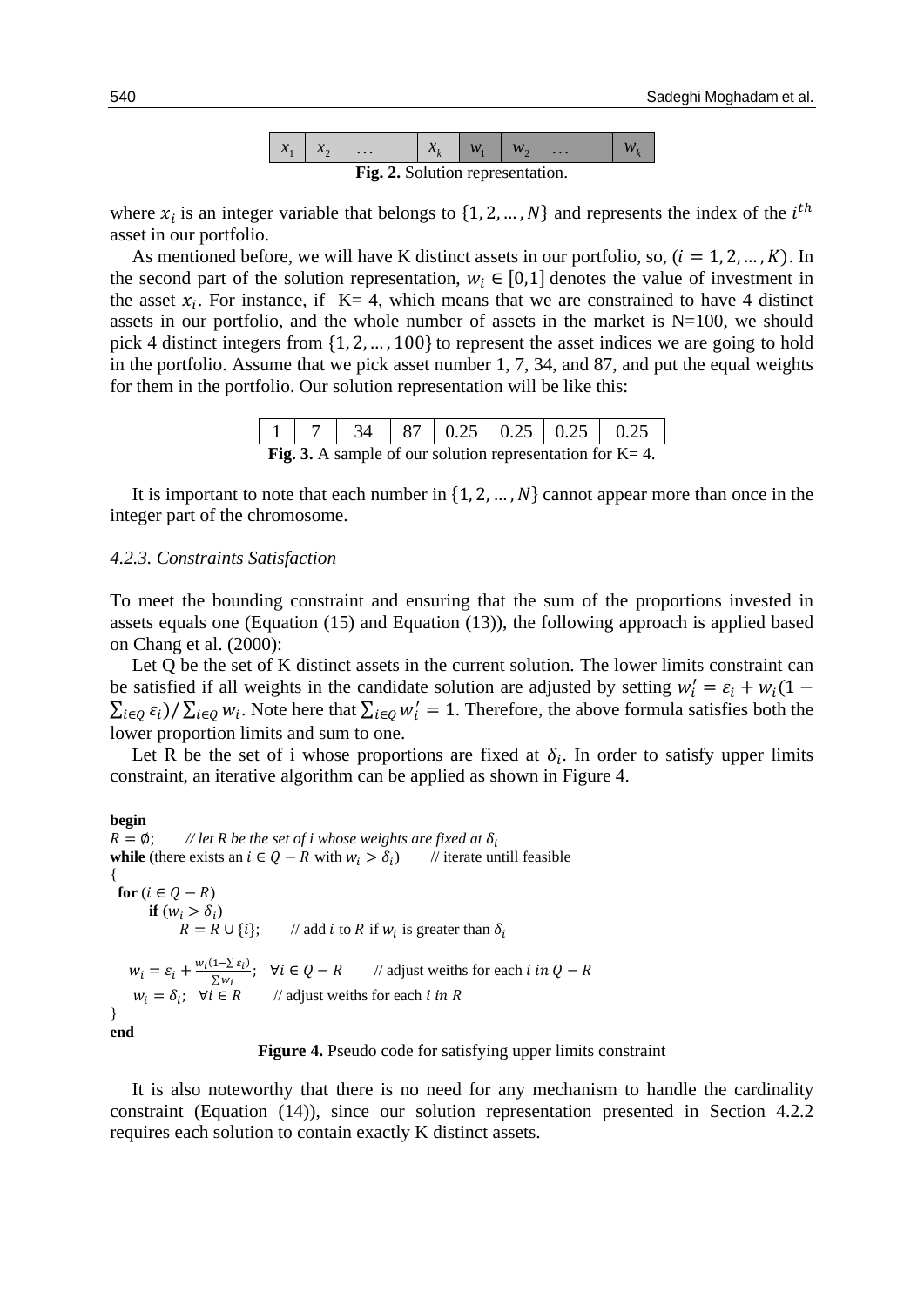#### *4.2.4. Mutation*

In order for our proposed ARO to maximize diversity, we present two types of mutation.

### *4.2.4.1. Mutation of Shares*

In this type of mutation, a bud is reproduced by altering some genes from the integer part of its parent's chromosome. In optimization terms, a new solution is generated by changing some asset indices present in the portfolio while weights remain unchanged.

In order to reproduce the bud, a substring of length g is randomly selected from the integer part of the parent's chromosome. Thereafter, the genes presented in this substring are replaced with g integers which are absent in the remaining string.

To clarify more, suppose that we have  $N = 10$ ,  $K = 5$ , and the integer part of the parent's chromosome is shown in Figure 5. In order to select a substring, we randomly generate two distinct integers in [1, K], i.e.,  $r_1 = [1, K]$  and  $r_2 = R[r_1, K]$ . so,  $g = r_2 - r_1 + 1$ . Assume that  $r_1 = 2$ ,  $r_2 = 3$ . Hence, {8, 5} should be eliminated from parent's chromosome, and a string of length 2 composing of two distinct elements from  $\{1, 3, 5, 6, 8, 9, 10\}$  (e.g., 3,8) will be substituted (see Figure 5).



**Figure 5.** Mutation of shares.

#### *4.2.4.2. Mutation of Weights*

We use two kinds of variation here to expand the search space, namely stochastic and chaotic ones. The former is used when we are stuck in local optimum; it helps us to exit from it. By using the latter, we try to visit maximum number of points near the solution. To select the

kind of variation, we use the following function:  
\n
$$
f(i,b) = \sin\left(\max(1 - \varphi^{ln(i)}/b, 0)\right) * \frac{\pi}{2}
$$
\n(18)

where  $i$  shows the number of iteration,  $b$  is a variable representing the number of iterations we searched in local – i.e., the number of buds reproduced from the current parent – and  $\varphi$  is the golden number, which is approximately equal to 1.618. The value of  $f(i, b)$  is decreasing in  $i$  and increasing in  $b$ . Equation (18) tries to produce a probable measure to determine the extent of being stuck in local optimum. We examined the above-mentioned function to produce this measure and found it suitable for our purpose.

Then, based on the value of  $f(i, b)$ , we use the following procedure to select the variation: A random real number is generated in [0, 1], i.e.,  $r_3 = r[0, 1]$ . If  $r_3$  is lower than  $f(i, b)$ , stochastic variation will be selected. Otherwise, we apply the chaotic variation.

In stochastic variation, we select a random substring of length g from the real part of the parent's chromosome, and then define p as follows:

$$
p = \mathcal{V}\left(1 + \ln\left(g\right)\right) \tag{19}
$$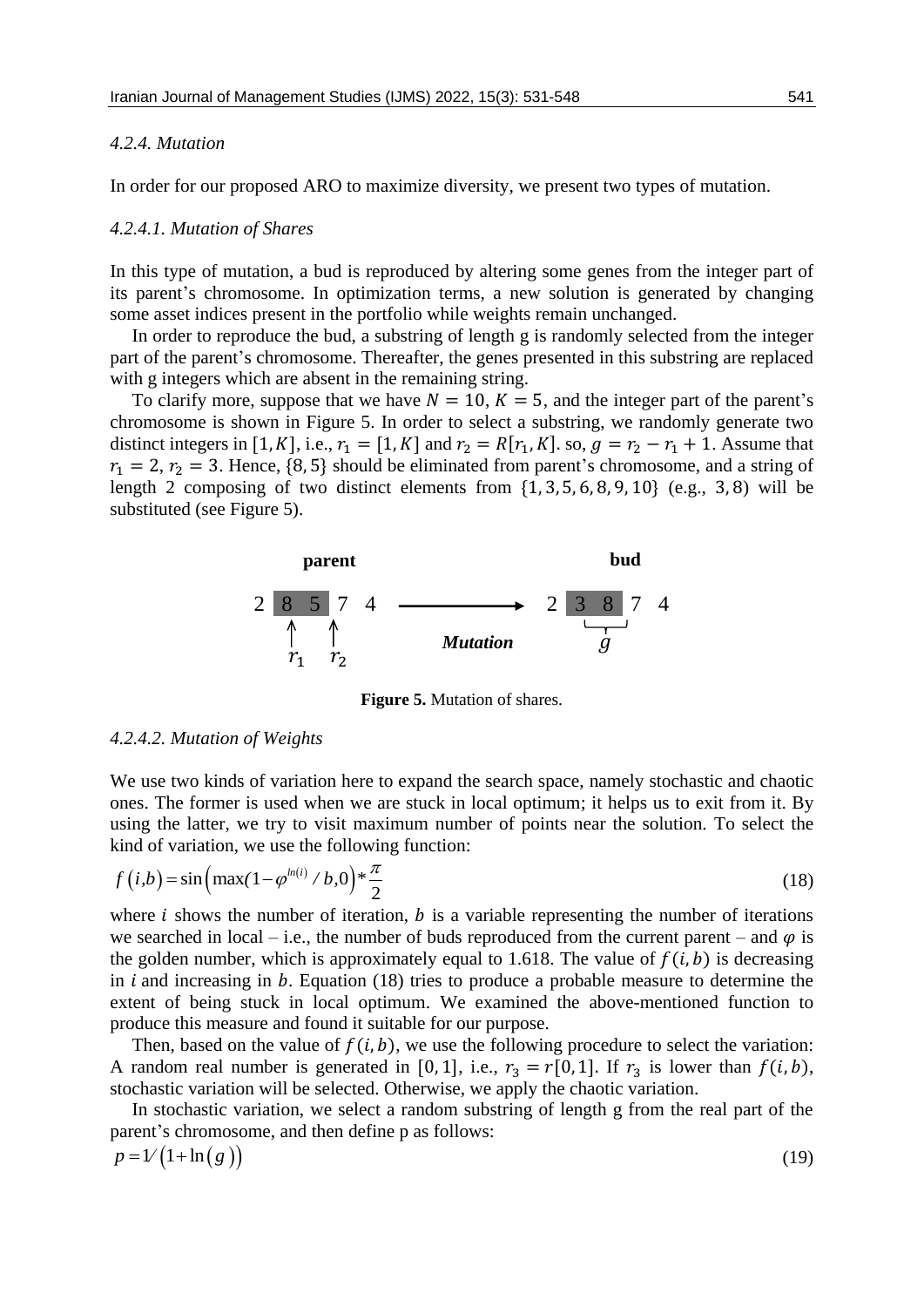For each gene from the selected substring, let  $r_4$ ,  $r_5 = r[0, 1]$ . If  $r_4 \le p$  and  $r_5 \le 0.3$ , the value of the gene will be replaced with p multiplied by a random number in [0, 1]. If  $r_4 \leq p$ and  $r_5 > 0.3$ , the new value of the gene takes a random real number in [0, 1]. Otherwise, the value of the gene remains unchanged.

In chaotic variation, we apply these steps for every gene in the real part of the parent's chromosome: let  $r_6 = r[0, 1]$ . If  $r_6 \le 0.2$ , the value of the gene should be multiplied by 0.2 \*  $f(i, b)$ . If  $r_6$  belongs to [0.3, 0.7], then let  $r_7 = r[0, 1]$ , and the value of the gene will be multiplied by  $r_7 + 0.2 * f(i, b)$ . Otherwise, the value of the gene remains unchanged.

#### *4.2.4.3. Termination*

Our proposed ARO terminates after running for a predefined number of iterations,  $T_{max}$ .

#### **5. Computational Results**

In this section, our proposed ARO is evaluated and compared to other well-known existing heuristics used for tackling the cardinality constrained portfolio optimization based on the standard test problems. The heuristics that are used for comparison are Genetic Algorithm (GA), Simulated Annealing (SA), Tabu Search (TS), and Particle Swarm Optimization (PSO). We use the results reported by Chang et al. (2000) for GA, SA, and TS, while PSO results were those reported by Deng et al. (2012). We report the computational results for finding 50 different portfolios on the CCEF for each data set using the values  $\varepsilon_i = 0.01, \delta_i =$  $1$  ( $i = 1, 2, ..., N$ ), and  $K = 10$ . We set the number of iterations, which is the termination condition for ARO, to 20000. The proposed algorithm is implemented in MATLAB language.

#### *5.1. Datasets*

The performance of our proposed algorithm is evaluated on the benchmark data related to five well-known major market indices from the publicly available OR-Library (Beasley, 1990). These test problems were built based on weekly prices between March 1992 and September 1997 for the following market indices: Hang Seng 31 in Hong Kong, DAX 100 in Germany, FTSE 100 in UK, S&P 100 in USA, and Nikkei 225 in Japan. The number of assets, N, related to each dataset is 31, 85, 89, 98, and 225, respectively. These data files contain mean return of each stock, covariance between these stocks, and the unconstrained efficient frontier composing of 2000 points (i.e., standard efficient frontier) , which are accessible at http://people.brunel.ac.uk/~mastjjb/jeb/orlib/portinfo.html. They were first provided by Chang et al. (2000) and have used in many other studies since then (e.g., Baykasoğlu et al., 2015; Chiam et al., 2008; Cura, 2009; Deng et al., 2012; Fernández & Gómez, 2007; Lwin & Qu, 2013; Moral-Escudero et al., 2006; Ruiz-torrubiano & Suárez, 2010; Schaerf, 2002).

#### *5.2. Performance Indicator*

To evaluate the performance of a heuristic, the quality of results could be measured in terms of the deviation of obtained results from the optimal solution (Woodside-Oriakhi et al., 2011). In the case of finding the cardinality-constrained efficient frontier, because of unavailability of the optimal CCEF, the quality of results could be measured according to their deviation from UEF, which can be found simply by QP. Thus, we used exactly the same approach previously proposed by Chang et al. (2000) as the most commonly used approach in the literature. Examples of the other studies that have used the same approach include Woodside-Oriakhi et al. (2011), Deng et al. (2012), Lwin and Qu (2013), and Baykasoğlu et al. (2015).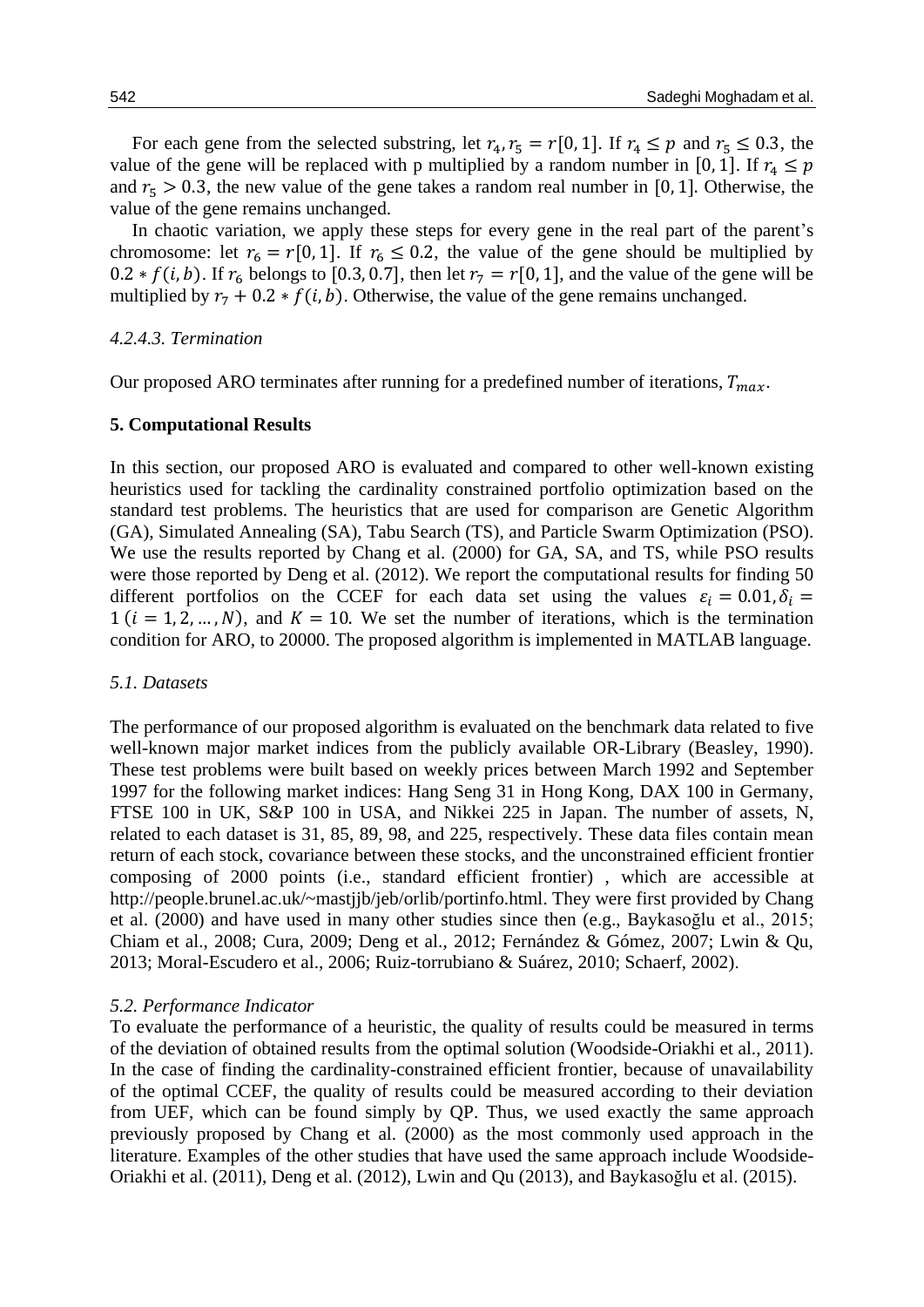Let  $(s_p, R_p)$  be the standard deviation and return corresponding to a portfolio p found by ARO heuristic. By using linear interpolation, we can find  $s_p^*$ , which is the standard deviation associated with  $R_p$  in standard efficient frontier. Hence, the standard deviation error of portfolio  $p$  is defined as follows:

Standard deviation error ( 
$$
p
$$
 ) = 100  $\left| (s_p - s_p^*) / s_p^* \right|$  (20)

Similarly, let  $R_p^*$  be the return associated with  $s_p$  using linear interpolation in standard efficient frontier. Then, the return error of portfolio  $p$  would be: Return error (*p*) =  $100 | (s_p - s_p^*) / s_p^*$ (21)

Furthermore, the minimum between two above-mentioned errors for portfolio  $p$  is defined as percentage error, and by averaging this for all obtained portfolios, we can define mean percentage error.

$$
\text{percentage error, and } \theta \text{ averaging this for an contained portions, we can define mean}
$$
\n
$$
\text{Percentage error } (p) = \min\left\{100 \left| \left(s_p - s_p^*\right) / s_p^*\right|, 100 \left| \left(R_p - R_p^*\right) / R_p^*\right| \right\} \tag{22}
$$

Mean percentage error = 
$$
\sum_{p=1}^{50} percentage\ error(p)/50.
$$
 (23)

In other words, after obtaining all portfolios based on the targeted portfolios, we measure the vertical and horizontal distances to the standard UEF for each portfolio and compute the minimum of these two numbers. Then, our performance indicator, mean percentage error, is the average of these derived minimums for all obtained portfolios. For more details about this approach, see Chang et al. (2000).

#### *5.3. Experiments*

As mentioned before, the standard efficient frontier is the set of 2000 optimal portfolios on the UEF that is available from OR-Library (Beasley, 1990) for each of the five tested data sets. Figure 6 shows the heuristic frontier that is formed by the 50 portfolios found by ARO as well as the standard efficient frontier for each data set.



**Figure 6.** Standard efficient frontier and portfolios found by ARO for Hang Seng 31, DAX 100, FTSE 100, S&P 100, and Nikkei 225.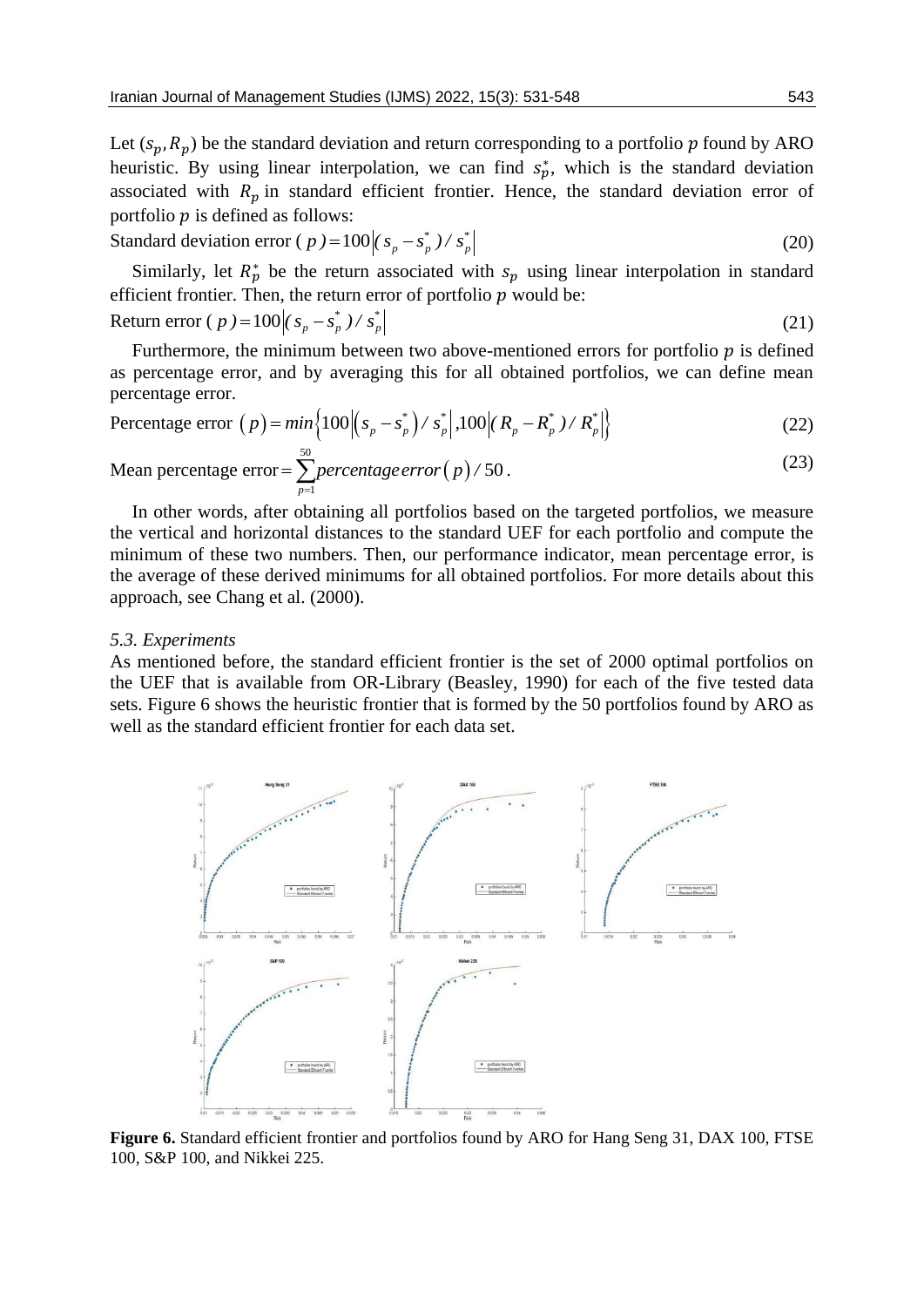This figure clearly illustrates that our proposed algorithm performs really well when dealing with portfolios requiring lower levels of risk and expected return. However, when finding portfolios that have much higher risk and expected return, the distance between standard efficient frontier and ARO heuristic frontier increases. The reason is that when we want to constitute portfolios with higher expected return, we should choose fewer assets that have higher mean return. In the unconstrained problem, it would be possible to choose even one asset with the highest level of mean return. However, when dealing with the constrained problem, our algorithm is forced to select exactly 10 assets because of the cardinality constraint. Hence, the portfolios that are close to top right corner of CCEF have much significant percentage error.

Table 4 compares our results with those obtained by Chang et al. (2000) and Deng et al. (2012) based on the mean percentage error for each data set. The best mean percentage error among them for each problem is written in boldface. These results show that our proposed method outperforms other heuristics in four out of five test problems. Therefore, the superiority of it is clear from the experimental results.

| <b>Table 4.</b> Comparison of Proposed ARO With Other Heuristics for Finding the CCEF |                |                           |                    |                    |                    |            |  |  |
|---------------------------------------------------------------------------------------|----------------|---------------------------|--------------------|--------------------|--------------------|------------|--|--|
| <b>Index</b>                                                                          | N              | <b>GA</b><br>Chang et al. | SА<br>Chang et al. | TS<br>Chang et al. | PSO<br>Deng et al. | <b>ARO</b> |  |  |
|                                                                                       |                | (2000)                    | (2000)             | (2000)             | (2012)             |            |  |  |
| Hang<br>Seng                                                                          | 31             | 1.0974                    | 1.0957             | 1.1217             | 1.0953             | 1.4181     |  |  |
| <b>DAX 100</b>                                                                        | 85             | 2.5424                    | 2.9297             | 3.3049             | 2.5417             | 1.3190     |  |  |
| <b>FTSE 100</b>                                                                       | 89             | 1.1076                    | 1.4623             | 1.1217             | 1.06283            | 0.8151     |  |  |
| S&P 100                                                                               | 98             | 1.9328                    | 3.0696             | 3.3092             | 1.6890             | 1.4468     |  |  |
| Nikkei                                                                                | 225            | 0.7961                    | 0.6732             | 0.8975             | 0.6870             | 0.6179     |  |  |
| Average                                                                               | $\blacksquare$ | 1.4953                    | 1.8461             | 2.0483             | 1.4152             | 1.1234     |  |  |

## **6. Conclusion**

In this paper, we considered the portfolio selection problem under cardinality constraint, which requires a predetermined number of assets to be present in the portfolio as well as bounding constraint that impose upper and lower limits on the proportions of capital invested in each asset. These real world constraints turn the problem to an NP-hard one. Consequently, the classical methods may not be efficient to find the optimal solution for large problem sizes.

In our work, a version of ARO is proposed to find the cardinality constrained efficient frontier. Our algorithm uses two types of mutation that modify share indices and weights of them separately. We also took advantage of both stochastic and chaotic variations for mutation of shares. We evaluated the performance of the proposed approach using standard data sets considered previously in the literature that are related to five major market indices containing up to 225 assets. We also compared the results with those related to some wellknown heuristics proposed previously to tackle the problem. The comparison showed that our proposed ARO outperforms GA, SA, and TS applied by Chang et al. (2000) to the problem as well as the PSO proposed by Deng et al. (2012) in most cases. Numerical results showed that by using ARO, the average error of the aforementioned test problems is reduced by approximately 20 percent of the minimum average error calculated for the above-mentioned algorithms (see Table 4). It is recommended that future efforts might focus on using the competitive co-evolutionary genetic algorithm to deal with the problem that is currently underway and test the model from different perspective. In addition, improvement and modification in constrains and objects of proposed model in context of portfolio selection problem are suggested for future efforts.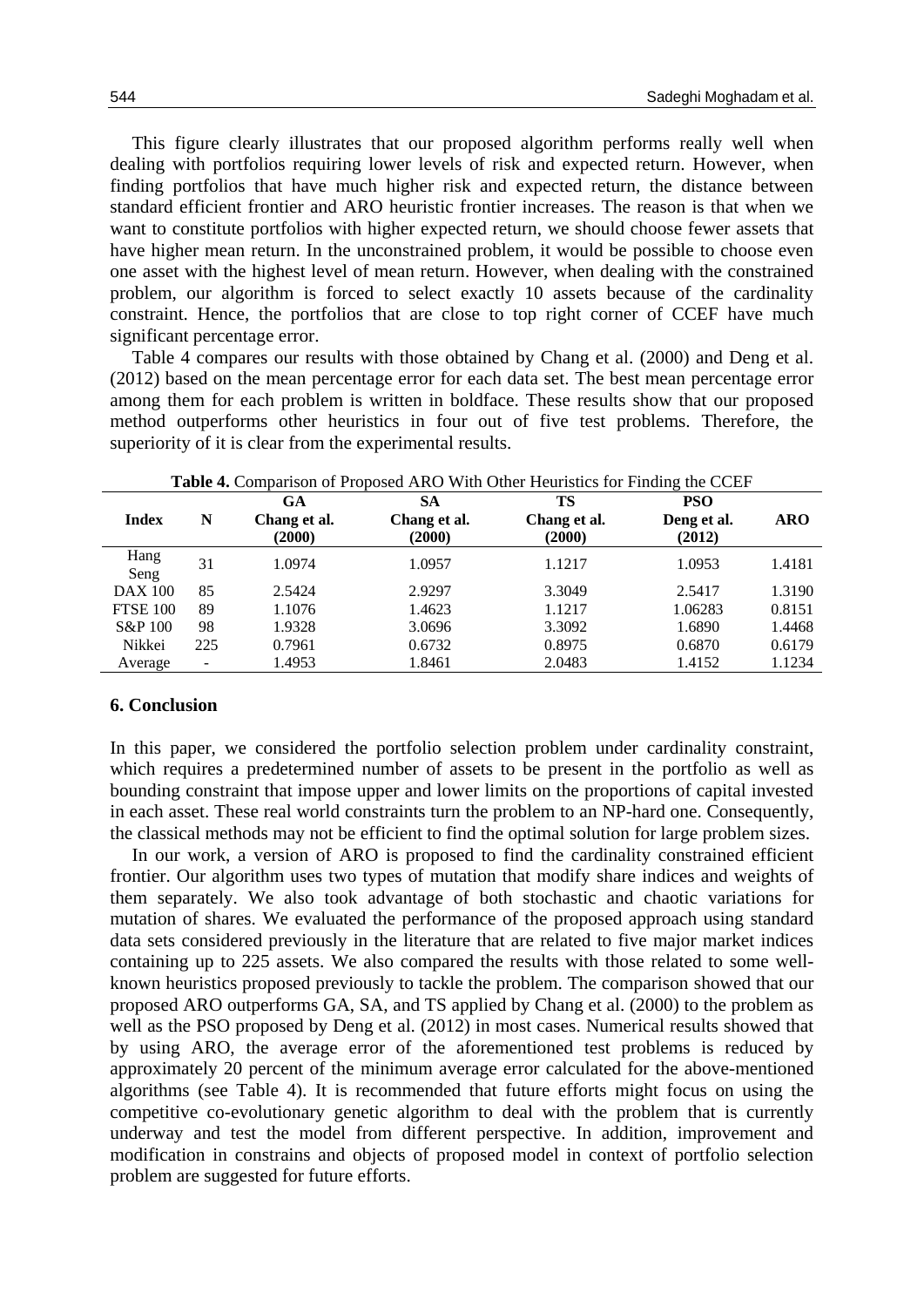### **References**

- Ahmadian, S., & Khanteymoori, A. R. (2015, May). Training back propagation neural networks using asexual reproduction optimization. In 2015 7th Conference on Information and Knowledge Technology (IKT) (pp. 1-6). IEEE.
- Ahmadi-Javid, A., & Fallah-Tafti, M. (2019). Portfolio optimization with entropic value-at-risk. *European Journal of Operational Research*, *279*, 225-241. http://doi.org/10.1016/j.ejor.2019.02.007
- Anagnostopoulos, K. P., & Mamanis, G. (2010). A portfolio optimization model with three objectives and discrete variables. *Computers and Operations Research*, *37*(7), 1285–1297. https://doi.org/10.1016/j.cor.2009.09.009
- Anagnostopoulos, K. P., & Mamanis, G. (2011). The mean-variance cardinality constrained portfolio optimization problem: An experimental evaluation of five multiobjective evolutionary algorithms. *Expert Systems with Applications*, *38*(11), 14208–14217. https://doi.org/10.1016/j.eswa.2011.04.233
- Asl, A. N., Menhaj, M. B., & Sajedin, A. (2014). Control of leader–follower formation and path planning of mobile robots using Asexual Reproduction Optimization (ARO). Applied soft computing, 14, 563-576.
- Babazadeh, H., & Esfahanipour, A. (2019). A novel multi period mean-VaR portfolio optimization model considering practical constraints and transaction cost. Journal of Computational and Applied Mathematics, 361, 313-342.
- Baykasoğlu, A., Yunusoglu, M. G., & Burcin Özsoydan, F. (2015). A GRASP based solution approach to solve cardinality constrained portfolio optimization problems. *Computers & Industrial Engineering*, *90*, 339–351. https://doi.org/http://dx.doi.org/10.1016/j.cie.2015.10.009
- Beasley, J. E. (1990). OR-library : Distributing test problems by electronic mail author(s). *J. E. Beasley Source: The Journal of the Operational Research Society, 41*(11), 1069–1072.
- Bertsimas, D., & Shioda, R. (2009). Algorithm for cardinality-constrained quadratic optimization. *Computational Optimization and Applications*, *43*(1), 1–22. https://doi.org/10.1007/s10589- 007-9126-9
- Bienstock, D. (1996). Computational study of a family of mixed-integer quadratic programming problems. *Mathematical Programming*, *74*(2), 121–140. https://doi.org/10.1007/BF02592208
- Branke, J., Scheckenbach, B., Stein, M., Deb, K., & Schmeck, H. (2009). Portfolio optimization with an envelope-based multi-objective evolutionary algorithm. *European Journal of Operational Research*, *199*(3), 684–693. https://doi.org/10.1016/j.ejor.2008.01.054
- Chang, T. J., Meade, N., Beasley, J. E., & Sharaiha, Y. M. (2000). *Heuristics for Cardinality Constrained Portfolio Optimization*, *27…*.
- Chang, T. J., Meade, N., Beasley, J. E., & Sharaiha, Y. M. (2000). Heuristics for cardinality constrained portfolio optimisation. Computers & Operations Research, 27(13), 1271-1302.
- Chang, T.-J., Yang, S.-C., & Chang, K.-J. (2009). Portfolio optimization problems in different risk measures using genetic algorithm. *Expert Systems with Applications*, *36*(7), 10529–10537. https://doi.org/10.1016/j.eswa.2009.02.062
- Chen, B., Zhong, J., & Chen, Y. (2020). A hybrid approach for portfolio selection with higher-order moments: Empirical evidence from Shanghai Stock Exchange. *Expert Systems with Applications*, *145*, 113104. https://doi.org/https://doi.org/10.1016/j.eswa.2019.113104
- Chiam, S. C., Tan, K. C., & Al Mamum, A. (2008). Evolutionary multi-objective portfolio optimization in practical context. *International Journal of Automation and Computing*, *5*(1), 67–80. https://doi.org/10.1007/s11633-008-0067-2
- Corazza, M., di Tollo, G., Fasano, G., & Pesenti, R. (2021). A novel hybrid PSO-based metaheuristic for costly portfolio selection problems. *Annals of Operations Research*, …, 1–29.
- Corazza, M., di Tollo, G., Fasano, G., & Pesenti, R. (2021). A novel hybrid PSO-based metaheuristic for costly portfolio selection problems. Annals of Operations Research, 304(1), 109-137.
- Crama, Y., & Schyns, M. (2003). Simulated annealing for complex portfolio selection problems. *European Journal of Operational Research*, *150*(3), 546–571. https://doi.org/10.1016/S0377- 2217(02)00784-1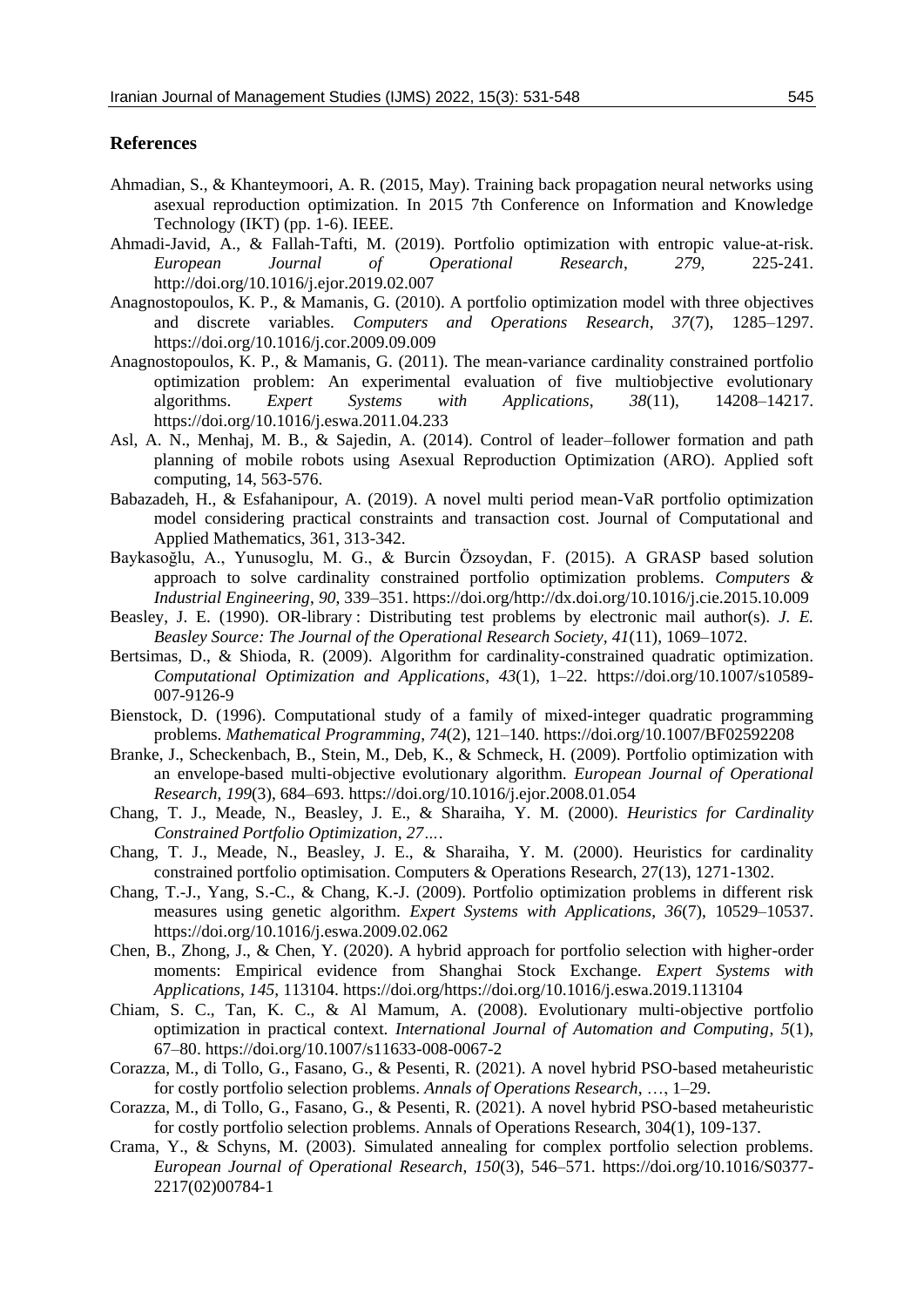- Cura, T. (2009). Particle swarm optimization approach to portfolio optimization. *Nonlinear Analysis: Real World Applications*, *10*(4), 2396–2406. https://doi.org/10.1016/j.nonrwa.2008.04.023
- Deng, G.-F., Lin, W.-T., & Lo, C.-C. (2012). Markowitz-based portfolio selection with cardinality constraints using improved particle swarm optimization. *Expert Systems with Applications*, *39*(4), 4558–4566. https://doi.org/10.1016/j.eswa.2011.09.129
- Esfahani, H. N., hossein Sobhiyah, M., & Yousefi, V. R. (2016). Project portfolio selection via harmony search algorithm and modern portfolio theory. Procedia-Social and Behavioral Sciences, 226, 51-58.
- Farasat, A., Menhaj, M. B., Mansouri, T., & Moghadam, M. R. S. (2010). ARO: A new model-free optimization algorithm inspired from asexual reproduction. *Applied Soft Computing Journal*, *10*(4), 1284–1292. https://doi.org/10.1016/j.asoc.2010.05.011
- Fernández, A., & Gómez, S. (2007). Portfolio selection using neural networks. *Computers & Operations Research*, *34*(4), 1177–1191. https://doi.org/http://dx.doi.org/10.1016/j.cor.2005.06.017
- Gulpinar, N., An, L. T. H., & Moeini, M. (2010). Robust investment strategies with discrete asset choice constraints using DC programming. *Optimization*, *59*(1), 45–62. https://doi.org/10.1080/02331930903500274
- Gupta, P., Mehlawat, M. K., Yadav, S., & Kumar, A. (2019). A polynomial goal
- programming approach for intuitionistic fuzzy portfolio optimization using entropy and higher moments. Applied Soft Computing, 85, 105781. https://doi.org/10.1016/j.asoc.2019.105781
- Kalayci, C. B., Ertenlice, O., Akyer, H., & Aygoren, H. (2017). An artificial bee colony algorithm with feasibility enforcement and infeasibility toleration procedures for cardinality constrained portfolio optimization. Expert Systems with Applications, 85, 61-75.
- Kazemi, M., Najafi, J., & Bagher, M. (2012). *Fuzzy PD cascade controller design for ball and beam system based on an improved ARO technique*. …, *5*(1), 1–6.
- Kazemi, M., Najafi, J., & MENHAJ, M. B. (2012). Fuzzy PD cascade controller design for ball and beam system based on an improved ARO technique.
- Kellerer, H., Mansini, R., & Speranza, M. G. (2000). Selecting portfolios with fixed costs and minimum transaction lots. *Annals of Operations Research*, …, 287–304. https://doi.org/10.1023/a:1019279918596
- *Kellerer, H., Mansini, R., & Speranza, M. G. (2000). Selecting portfolios with fixed costs and minimum transaction lots. Annals of Operations Research, 99(1), 287-304.*

https://doi.org/10.1023/a:1019279918596

- Khanteymoori, A. R., Menhaj, M. B., & Homayounpour, M. M. (2011). Structure learning in Bayesian networks using asexual reproduction optimization. ETRI Journal, 33(1), 39-49.
- Lee, E. K., & Mitchell, J. E. (1997). *Computational experience of an interior-point SQP algorithm in a parallel branch-and-bound framework 1 introduction 2 interior-point based nonlinear solver*. …, 1–13.
- Lee, E. K., & Mitchell, J. E. (1997). Computational experience of an interior-point SQP algorithm in a parallel branch-and-bound framework. Proceedings of High Performance Optimization Techniques 1997, 97-08.
- Liagkouras, K., & Metaxiotis, K. (2018). Multi-period mean–variance fuzzy portfolio optimization model with transaction costs. Engineering applications of artificial intelligence, 67, 260-269.
- Li B, Zhu Y, Sun Y, Aw G, Teo KL (2018) Multi-period portfolio selection problem under uncertain environment with bankruptcy constraint. Appl Math Model 56:539–550
- Ling, J. Sun and M. Wang, Robust multi-period portfolio selection based on downside risk with asymmetrically distributed uncertainty set, European J. Oper. Res., 285 (2020), 81-95.
- Li, D., Sun, X., & Wang, J. (2006). Optimal lot solution to cardinality constrained mean-variance formulation for portfolio selection. *Mathematical Finance*, *16*(1), 83–101. https://doi.org/10.1111/j.1467-9965.2006.00262.x
- Lwin, K., & Qu, R. (2013). A hybrid algorithm for constrained portfolio selection problems. *Applied Intelligence*, *39*(2), 251–266. https://doi.org/10.1007/s10489-012-0411-7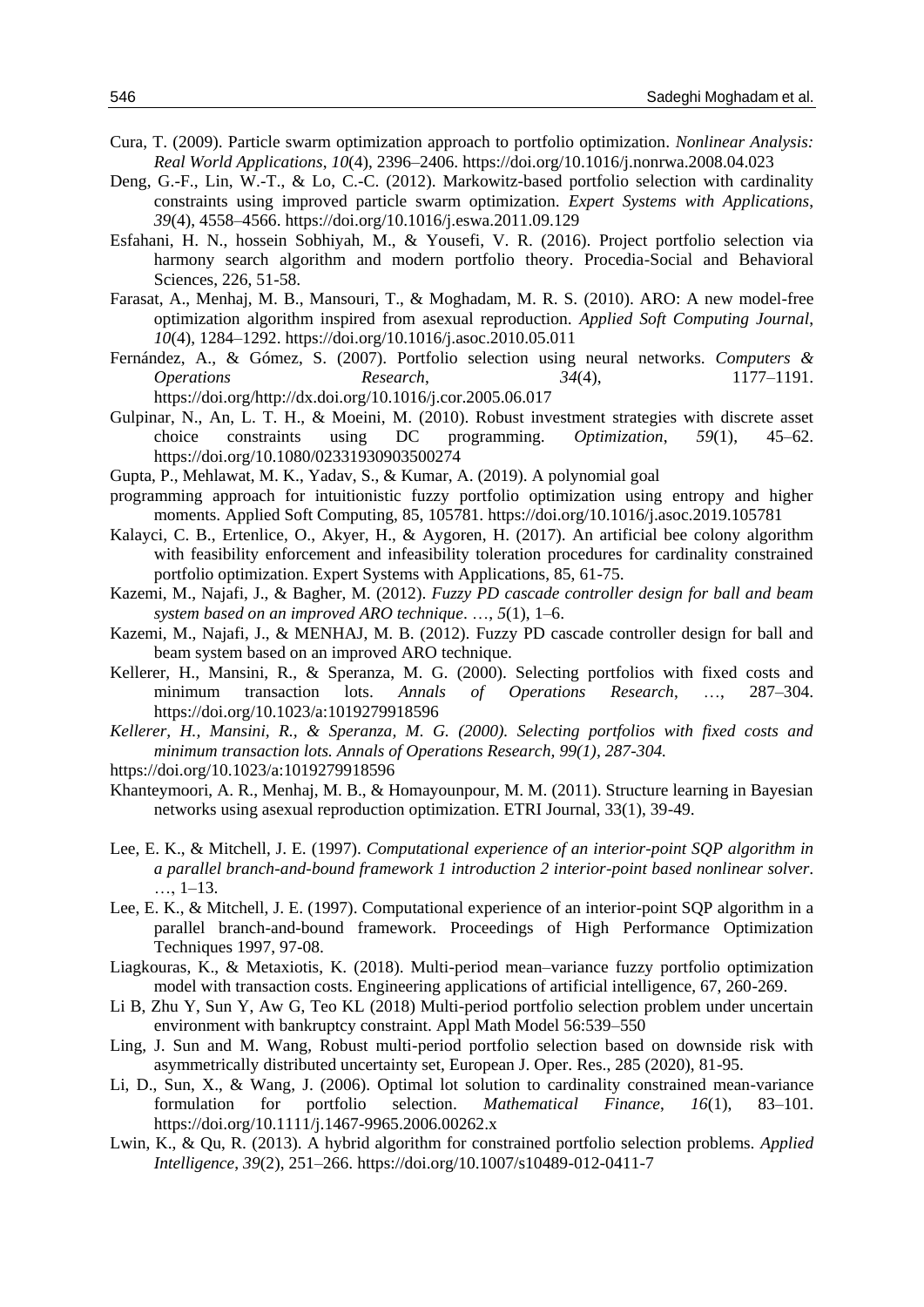- Lwin, K., Qu, R., & Kendall, G. (2014). A learning-guided multi-objective evolutionary algorithm for constrained portfolio optimization. *Applied Soft Computing*, *24*, 757–772. https://doi.org/10.1016/j.asoc.2014.08.026
- Mansini, R., & Speranza, M. G. (1999). Heuristic algorithms for the portfolio selection problem with minimum transaction lots. *European Journal of Operational Research*, *114*(2), 219–233. https://doi.org/10.1016/S0377-2217(98)00252-5
- Mansouri, T., Farasat, A., Menhaj, M. B., & Sadeghi Moghadam, M. R. (2011). ARO: A new model free optimization algorithm for real time applications inspired by the asexual reproduction. *Expert Systems with Applications*, *38*(5), 4866–4874. https://doi.org/10.1016/j.eswa.2010.09.084
- Maringer, D. (2006). Portfolio management with heuristic optimization. In *Springer,* 53(9), … https://doi.org/10.1017/CBO9781107415324.004
- Maringer, D. G. (2005). Portfolio management with heuristic optimization (Vol. 8). Springer Science & Business Media.
- https://doi.org/10.1017/CBO9781107415324.004
- Markowitz, H. (1952). Portfolio selection. *The Journal of Finance*, *7*(1), 77–91.
- Metaxiotis, K., & Liagkouras, K. (2012). Multiobjective evolutionary algorithms for portfolio management: A comprehensive literature review. *Expert Systems with Applications*, *39*(14), 11685–11698. https://doi.org/10.1016/j.eswa.2012.04.053
- Meghwani, S. S., & Thakur, M. (2017). Multi-criteria algorithms for portfolio optimization under practical constraints. Swarm and evolutionary computation, 37, 104-125.
- Mohammadi, S., & Nazemi, A. (2020). On portfolio management with value at risk and uncertain returns via an artificial neural network scheme. Cognitive Systems Research, 59, 247-263.
- Moral-Escudero, R., Ruiz-Torrubiano, R., & Suarez, A. (2006). Selection of optimal investment portfolios with cardinality constraints. *2006 IEEE International Conference on Evolutionary Computation*, 2382–2388. https://doi.org/10.1109/CEC.2006.1688603
- *Ni, Q., Yin, X., Tian, K., & Zhai, Y. (2017). Particle swarm optimization with dynamic random population topology strategies for a generalized portfolio selection problem. Natural Computing, 16(1), 31-44.*
- Ponsich, A., Jaimes, A. L., & Coello, C. A. C. (2012). A survey on multiobjective evolutionary algorithms for the solution of the portfolio optimization problem and other finance and economics applications. IEEE Transactions on Evolutionary Computation, 17(3), 321-344.
- Ruiz-torrubiano, R., & Suárez, A. (2010). *Rubén Ruiz-Torrubiano and Alberto Suárez*.
- Ruiz-Torrubiano, R., & Suarez, A. (2010). Hybrid approaches and dimensionality reduction for portfolio selection with cardinality constraints. IEEE Computational Intelligence Magazine, 5(2), 92-107.
- Rujeerapaiboon, N., Kuhn, D., & Wiesemann, W. (2016). Robust growth-optimal portfolios. Management Science, 62(7), 2090-2109.
- Schaerf, A. (2002). Local search techniques for constrained portfolio selection problems. *Computational Economics*, *20*(3), 22. https://doi.org/10.1023/a:1020920706534
- Schaerf, A. (2002). Local search techniques for constrained portfolio selection problems. Computational Economics, 20(3), 177-190. https://doi.org/10.1023/a:1020920706534
- Shaw, D., Liu, S., & Kopman, L. (2008). Lagrangian relaxation procedure for cardinality-constrained portfolio optimization. *Optimisation Methods & Software*, *23*(3), 411–420. https://doi.org/10.1080/10556780701722542
- Streichert, F., & Tanaka-yamawaki, M. (2006). The effect of local search on the constrained portfolio selection problem. *Evolutionary Computation*, …, 2368–2374. https://doi.org/10.1109/CEC.2006.1688601
- Streichert, F., & Tanaka-Yamawaki, M. (2006, July). The effect of local search on the constrained portfolio selection problem. In 2006 IEEE International Conference on Evolutionary Computation (pp. 2368-2374). IEEE.
- https://doi.org/10.1109/CEC.2006.1688601
- Tollo, G., & Roli, A. (2008). Metaheuristics for the portfolio selection problem. *International Journal of Operations Research*, *5*(1), 13–35.